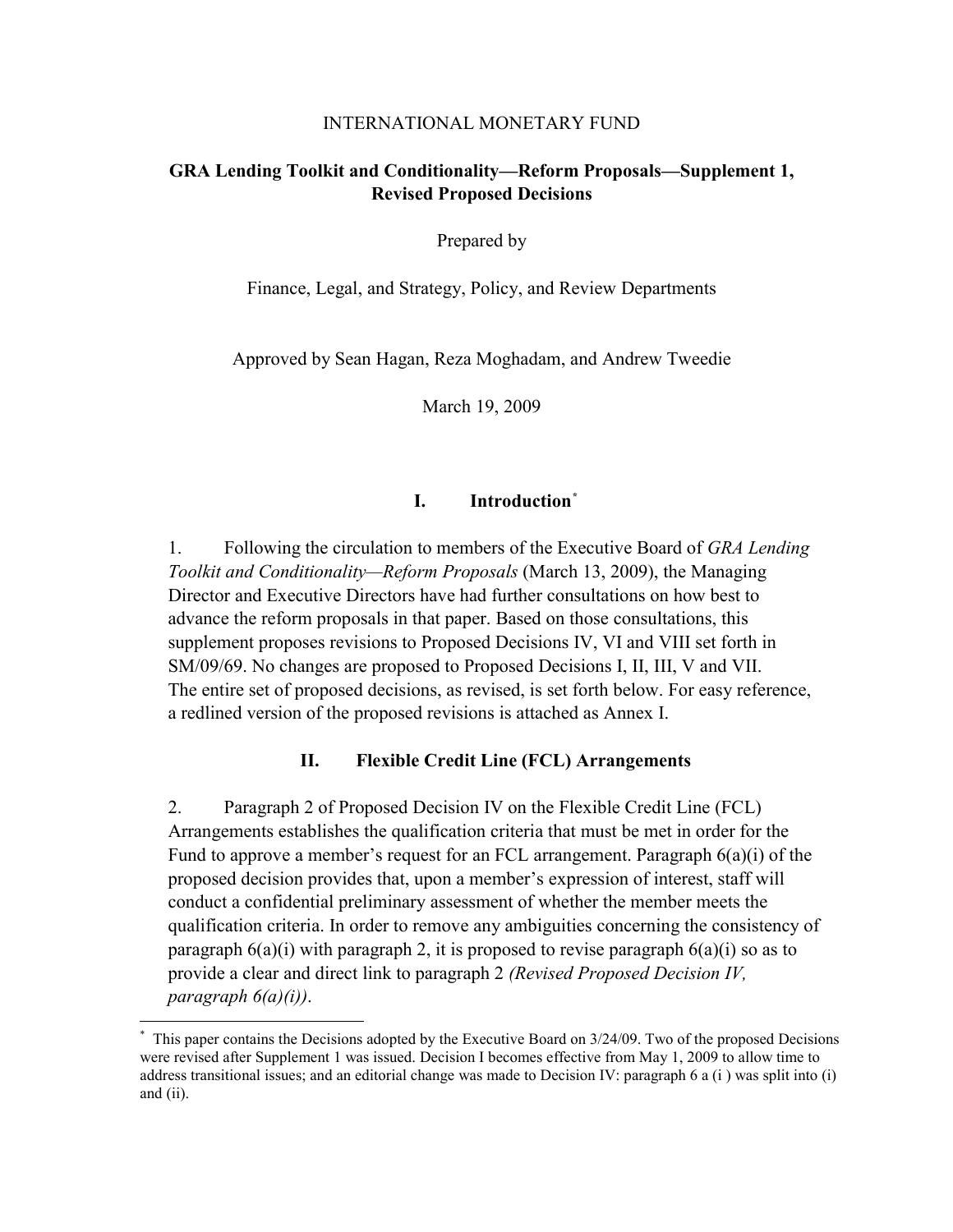# **III. Surcharges on Purchases in the Credit Tranches and Under the Extended Fund Facility**

3. A number of revisions are proposed to Proposed Decision VI on Surcharges on Purchases in the Credit Tranches and Under the Extended Fund Facility. In particular, the date on which the new system of surcharges would come into effect would be August 1, 2009—the start of the next quarterly interest billing cycle—rather than May 1, 2009, to allow more time for members to consider the grandfathering option they would elect, and to give members currently discussing arrangements with the Fund a time-limited opportunity to elect to remain under the current system of surcharges for purchases under these arrangements *(Revised Proposed Decision VI, paragraph 1)*. In addition, in line with the change of the effective date, the deadline for the election of the grandfathering option would be July 29, 2009 rather than April 30, 2009 *(Revised Proposed Decision VI, paragraph 2(b))*. Finally, greater clarity as to the timing of the application of the time-based surcharge is provided for the case of a member making use of the transitional measures in paragraph  $2(a)(ii)$ , but for whom a successor arrangement is subsequently approved *(Revised Proposed Decision VI, paragraph 3)*.

# **IV. Repeal of Time-Based Repurchase Expectations**

4. It is proposed to revise Paragraph 7 of Proposed Decision VIII on Repeal of Time-Based Repurchase Expectations (TBRE) in order to change the effective date of the repeal of the TBRE policy to April 1, 2009 from the earlier proposed date of May 1, 2009. The original date was aligned with the proposed date for the effectiveness of the new system of surcharges. However, with the proposed delay in the latter, staff believes that an earlier date for repeal of the TRBE policy is feasible, given that the decision to shift to a new system of surcharges will have been taken, while still allowing sufficient time to make the system changes required for implementation of the elimination of TBRE.

## **V. Structural Measures under the Policy Support Instrument (PSI)**

5. Proposed Decision I, which effects a move to a primarily reviews-based approach with respect to the monitoring of structural conditionality in Fund arrangements, does not cover the monitoring of structural measures under the PSI, as PSIs are not Fund arrangements. However, the rationale underpinning the proposed new approach under Fund arrangements also applies to programs under a PSI. Staff therefore contemplates that a paper examining the monitoring of structural measures under the PSI, along with a proposed decision, will be sent to the Board in the near future.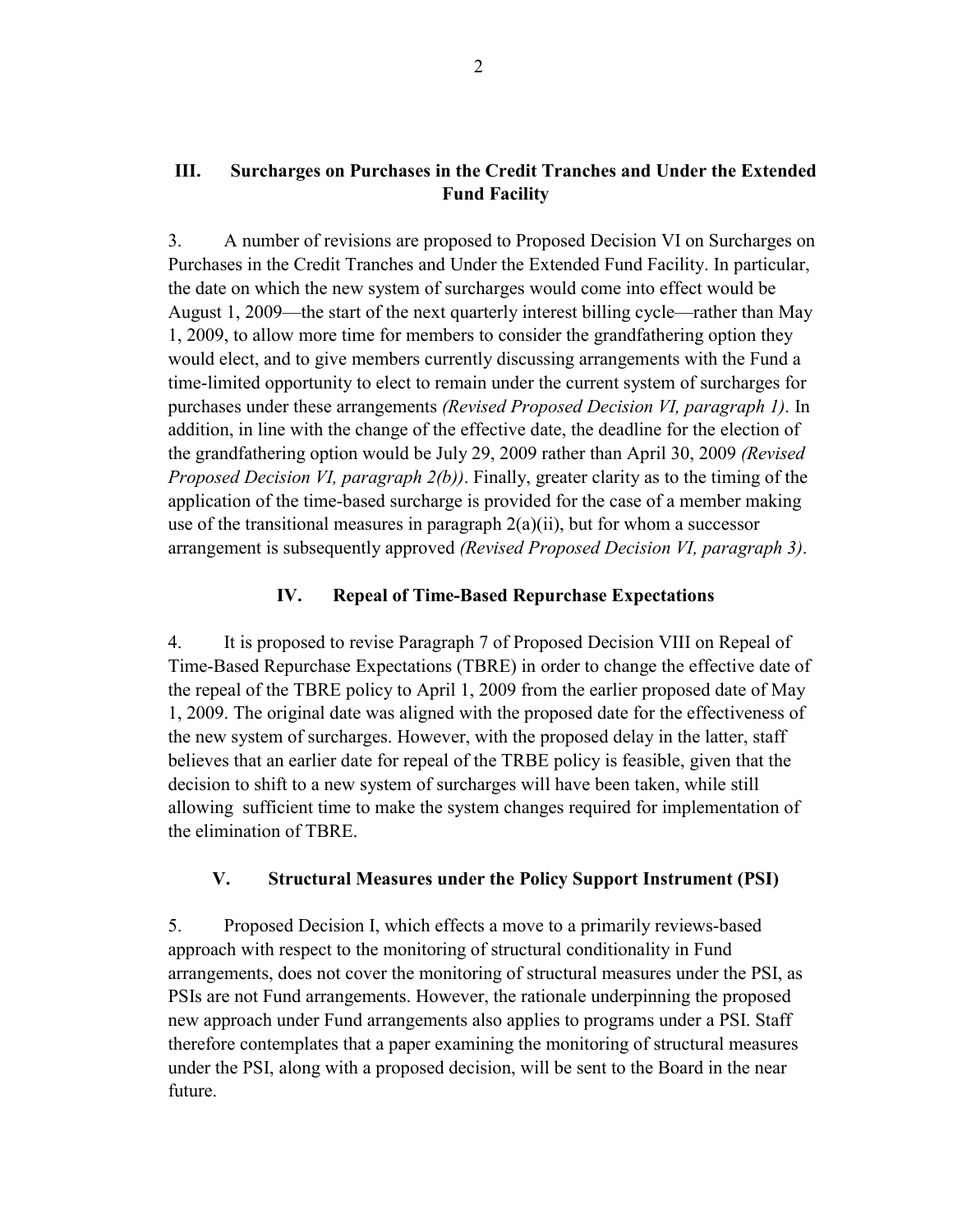### **Revised Proposed Decisions**

Accordingly, the following decisions are proposed for adoption by the Executive Board. Decisions I, II, III, IV, V, and VIII may be adopted by a majority of the votes cast; Decisions VI and VII may be adopted by a 70 percent majority of the total voting power.

### **I. CONDITIONALITY GOVERNING THE USE OF FUND RESOURCES\***

**\*** This Decision was revised to be effective from May 1, 2009, rather than as of the date of the decision, to give time for transition.

The Fund decides that, effective May 1, 2009, it shall no longer establish structural performance criteria as a modality for monitoring performance under any type of Fund arrangement.

# **II. RELATIONSHIP BETWEEN PERFORMANCE CRITERIA AND PHASING OF PURCHASES UNDER FUND GRA ARRANGEMENTS—OPERATIONAL GUIDELINES**

Decision No. 7925-(85/38), adopted March 8, 1985, as amended, shall be amended to read as follows:

1. The number of purchases and corresponding performance criteria in Fund GRA arrangements will depend on the circumstances of the member, provided however that there would be a minimum of two purchases (in addition to the initial purchase) and two sets of corresponding performance criteria during each 12-month period of an arrangement. In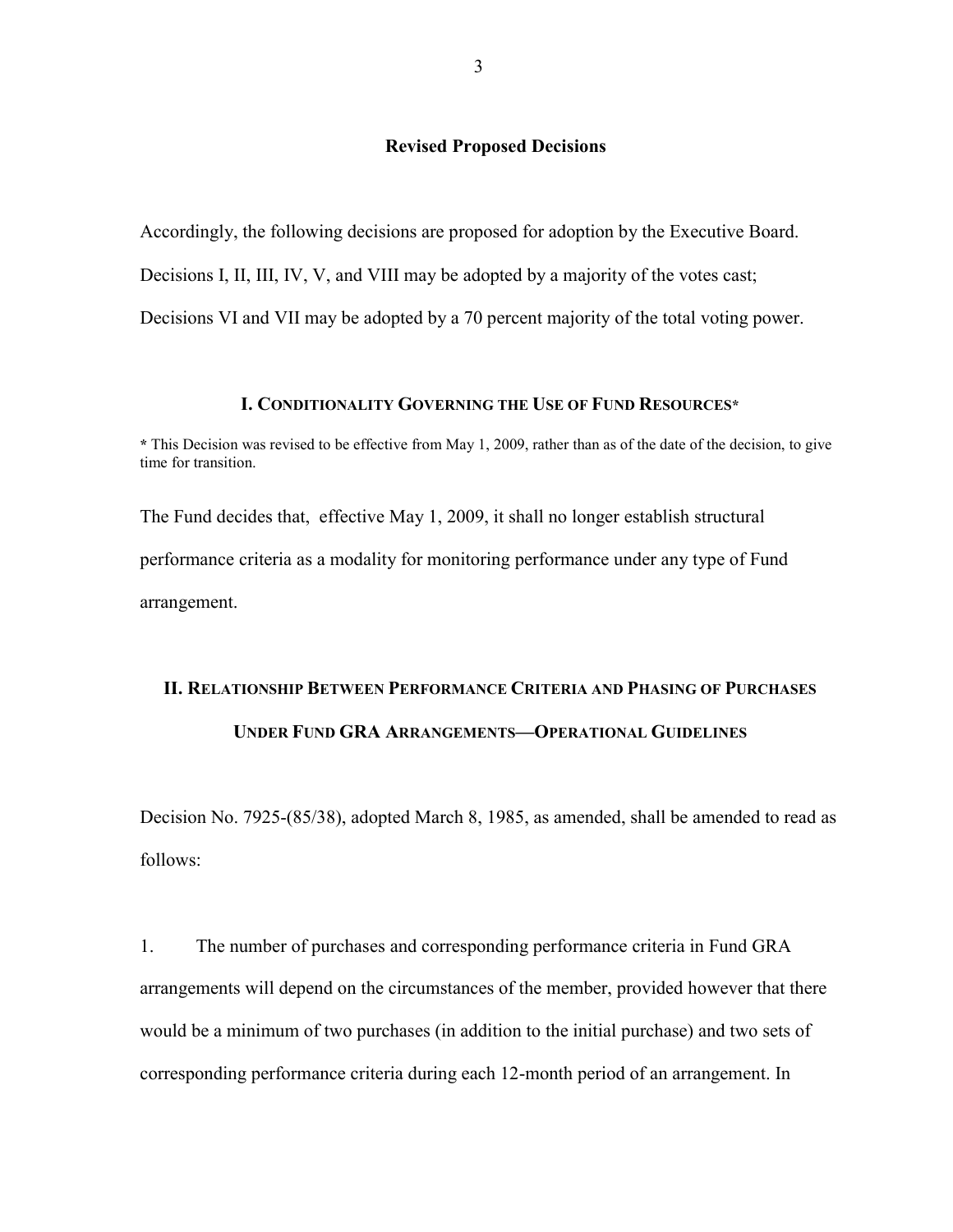considering a member's circumstances, the member's policies, and the likely timing of its balance of payments needs, and the external economic environment will be taken into account. For members facing an actual balance of payments crisis that may involve fast moving developments or an uncertain external economic environment, more frequent monitoring on a quarterly basis could be expected. In all cases, the purchase dates and the test dates for performance criteria would be expected to be distributed as evenly as possible throughout the period of the arrangement. In the case of performance criteria, the date of the first performance test would not normally be earlier than the date on which the arrangement becomes effective, and the date of the last performance test would not be earlier than three months from the end of the arrangement in cases where purchases are phased quarterly.

2. Every effort should be made to include performance criteria initially for as much of each 12-month period of a Fund GRA arrangement as possible. However, it may not always be possible to establish in advance one or more performance criteria for each 12-month period of the arrangement because of substantial uncertainties about major economic trends and normal time lags between the completion of program discussions and Executive Board discussion. Performance criteria should normally be included initially which would govern purchases over a period of at least six months of an arrangement. Indicative targets would normally be included at the outset for that part of each 12-month period of an arrangement for which performance criteria are yet to be established.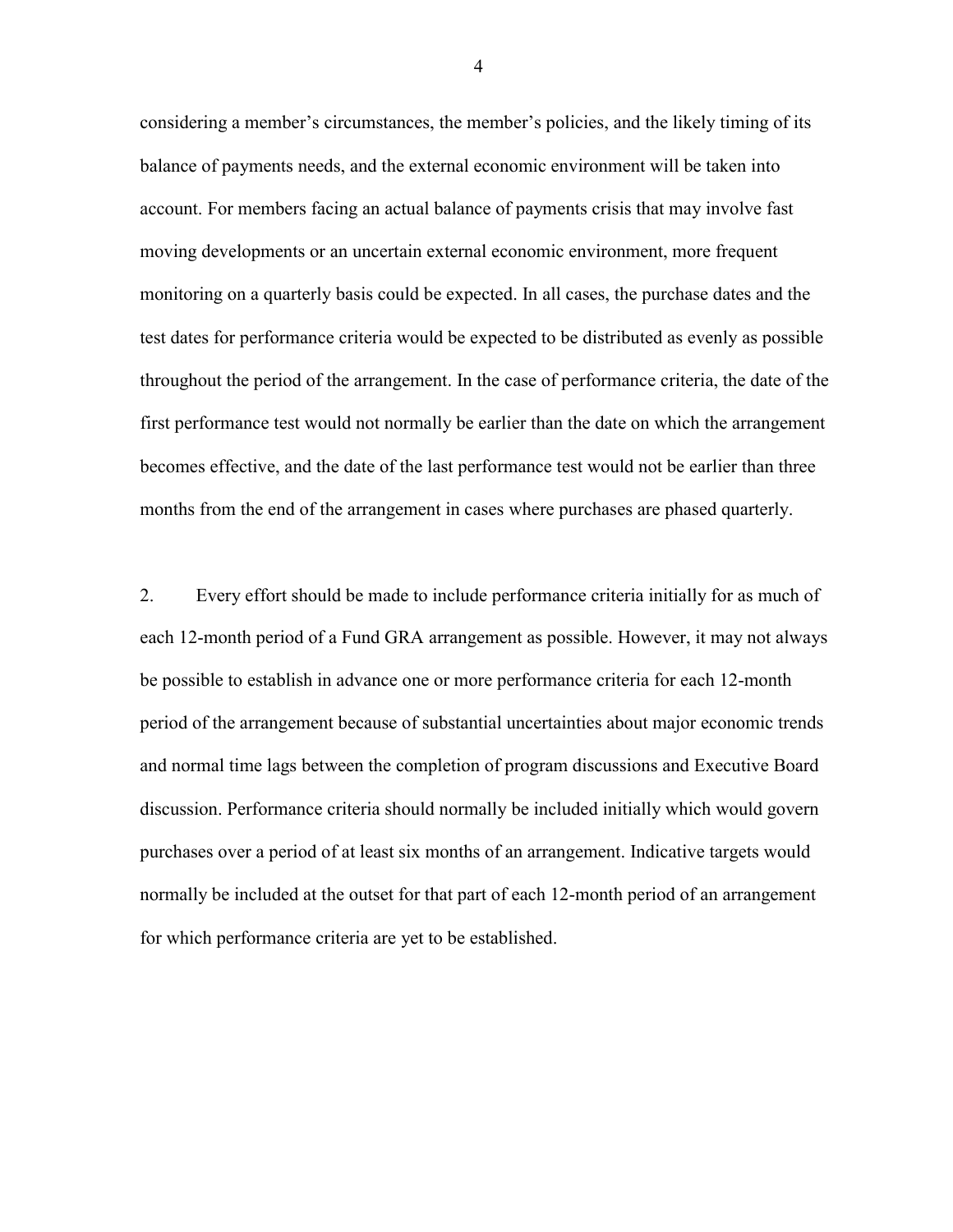3. Access under a Fund GRA arrangement may be frontloaded as appropriate, taking into account a member's actual or potential need for resources from the Fund, the likely timing of the member's balance of payments need, the member's policies, the external economic environment, the sequencing of financing from other sources, and the desirability of maintaining a reasonable level of reserves.

4. Every effort should be made to: (i) limit to a minimum the lag between the beginning of a member's program and the date of discussion by the Executive Board of the member's request for a Fund arrangement; and (ii) limit the period between the approval by Fund management of the member's request and the Executive Board discussions of the request to no more than three months. Should the period in (ii) above be exceeded, the staff would confirm that the program as originally proposed remains generally appropriate. In cases where a delay indicates a significant slippage in the implementation of the agreed program, the program would be renegotiated, including the performance criteria and phasing of purchases.

5. Lags between the reporting of data relating to performance criteria should be minimized in order to preserve the reliability of data. All members are expected to limit such reporting lags to two months. Where reporting lags exceed two months, the staff will explain the reasons for such lags as well as the steps being taken to reduce them.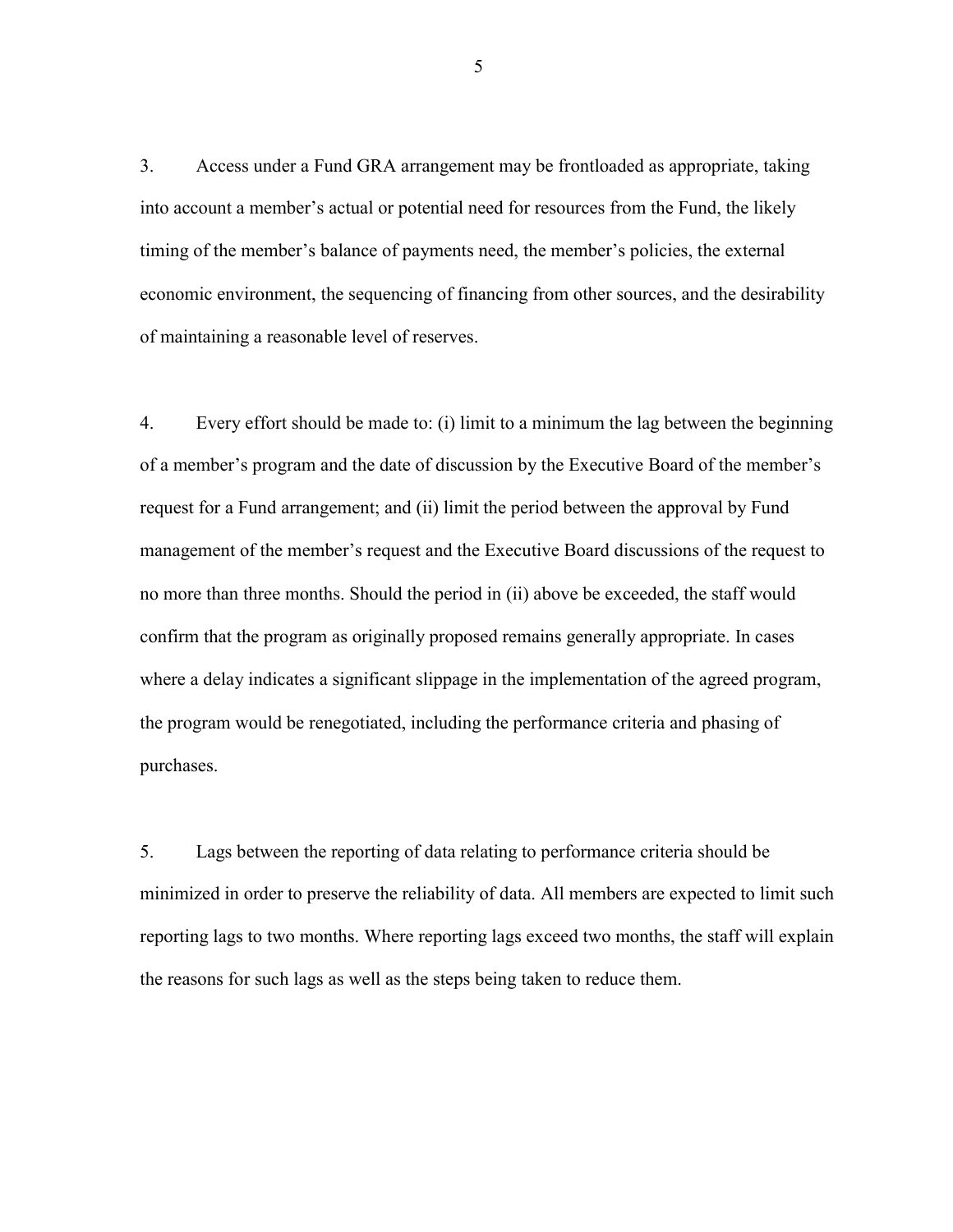### **III. ELIMINATION OF CERTAIN SPECIAL FACILITIES**

1. The following decisions are hereby repealed:

(a) Decision No. 14184-(08/93), adopted 10/29/08, establishing the Short-Term Liquidity Facility;

(b) Decision No. 11627-(97/123), adopted 12/17/97, as amended, establishing the Supplemental Reserve Facility; and

(c) Decision No. 8955-(88/126), adopted 8/23/88, as amended, establishing the Compensatory Financing Facility.

2. References in other Fund decisions to the Short-Term Liquidity Facility, the Supplemental Reserve Facility, and the Compensatory Financing Facility are hereby deleted.

### **IV. FLEXIBLE CREDIT LINE (FCL) ARRANGEMENTS\***

**\***An editorial change was made subsequent to the issuance of Supplement 1 to split 6 (a) (i) into 6 (a) (i) and (ii).

1. The Fund decides that resources in the credit tranches may be made available under a Flexible Credit Line (FCL) arrangement, in accordance with the terms and conditions specified in this Decision.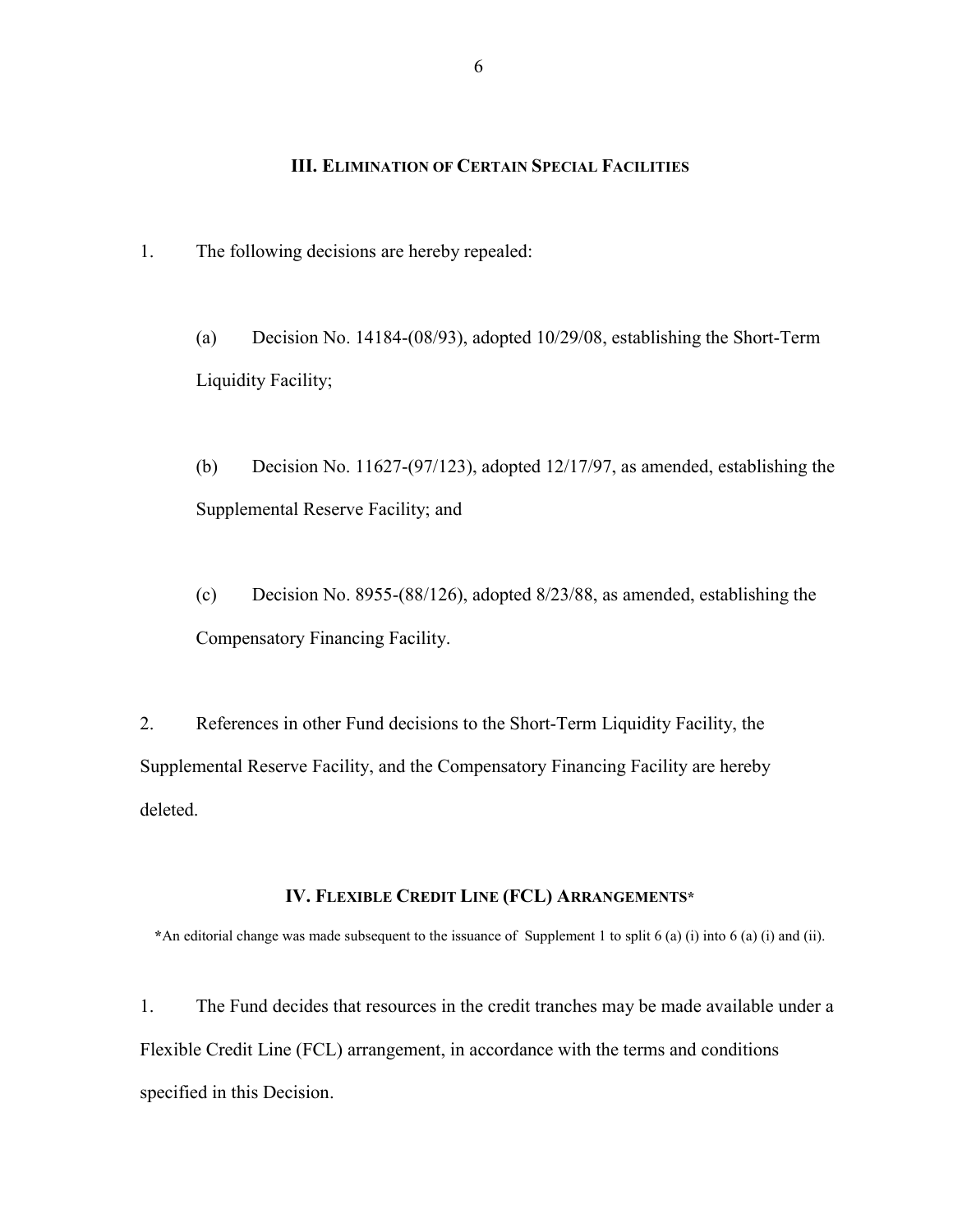2. An FCL arrangement shall be approved upon request in cases where the Fund assesses that the member (a) has very strong economic fundamentals and institutional policy frameworks, (b) is implementing—and has a sustained track record of implementing—very strong policies, and (c) remains committed to maintaining such policies in the future, all of which give confidence that the member will respond appropriately to the balance of payments difficulties that it is encountering or could encounter. In addition to a very positive assessment of the member's policies by the Executive Board in the context of the most recent Article IV consultations, the relevant criteria for the purposes of assessing qualification for an FCL arrangement shall include: (i) a sustainable external position; (ii) a capital account position dominated by private flows; (iii) a track record of steady sovereign access to international capital markets at favorable terms; (iv) a reserve position that is relatively comfortable when the FCL is requested on a precautionary basis; (v) sound public finances, including a sustainable public debt position; (vi) low and stable inflation, in the context of a sound monetary and exchange rate policy framework; (vii) the absence of bank solvency problems that pose an immediate threat of a systemic banking crisis; (viii) effective financial sector supervision; and (ix) data transparency and integrity.

3. In light of the qualification criteria set out in paragraph 2 of this Decision, and except for the review requirement specified in paragraph 5 of this Decision, FCL arrangements shall not be subject to performance criteria or other forms of ex-post program monitoring.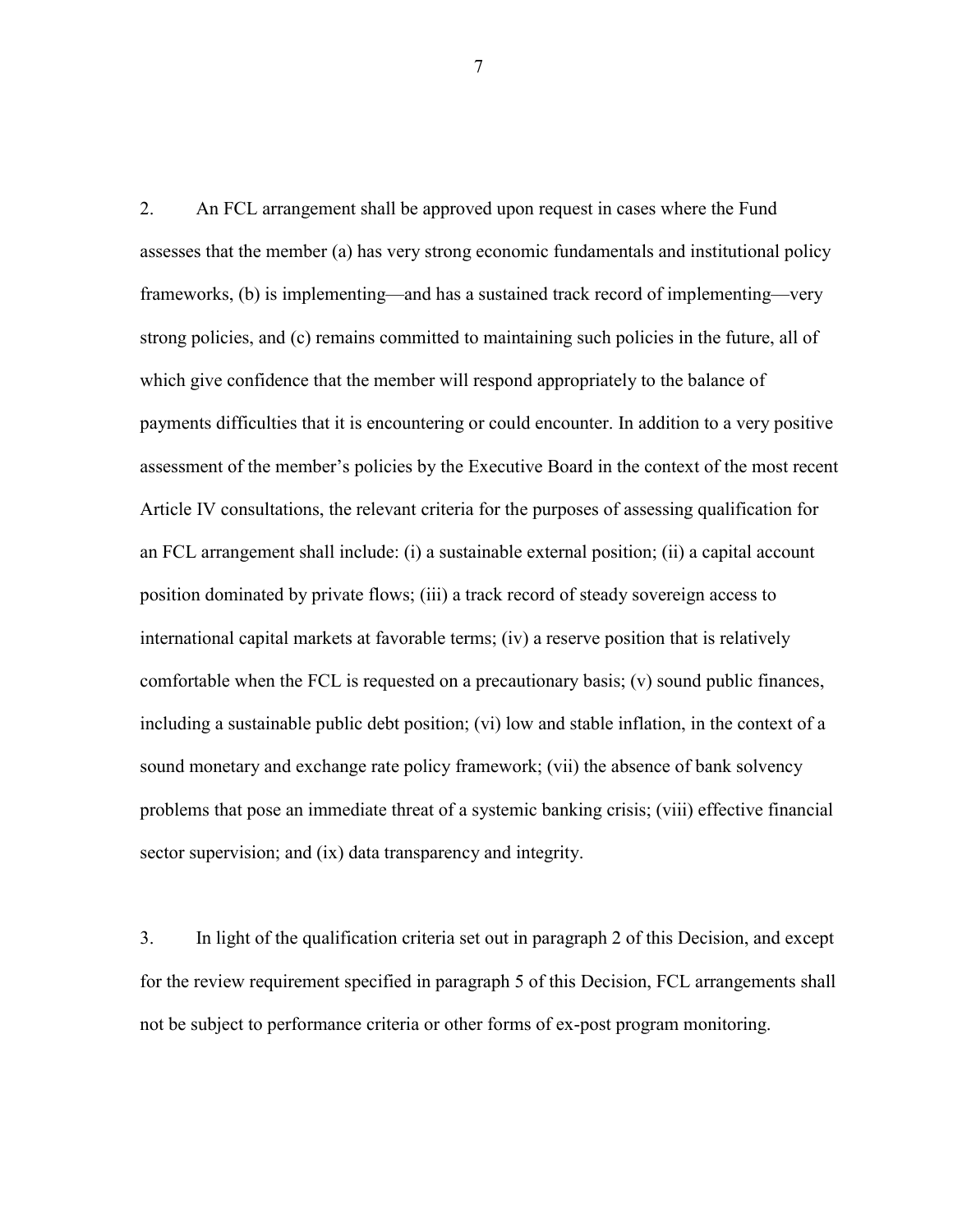4. There shall be no phasing under FCL arrangements and, accordingly, the entire amount of approved access will be available to the member upon approval of an FCL arrangement. A member may make one or more purchases up to the amount of approved access at any time during the period of the FCL arrangement, subject to the provisions of this Decision. The Fund shall not challenge a representation of need by a member for a purchase requested under an FCL arrangement.

5. (a) The Fund may approve a member's request for an FCL arrangement of either six months or twelve months duration. For FCL arrangements with a twelve-month duration, no purchase shall be made after six months have elapsed from the date of approval of the FCL arrangement until an Executive Board review of the member's policies has been completed. Such a review will assess the member's continued adherence to the qualification criteria specified in paragraph 2 of this Decision, and would be scheduled with the objective of completion by the Executive Board immediately prior to the lapse of the six-month period referred to above.

(b) An FCL arrangement will expire upon the earlier of: (i) the expiration of the approved term of the arrangement; (ii) the purchase by a member of the entire amount of approved access under the FCL arrangement; or (iii) the cancellation of the FCL arrangement by the member. Upon expiration of an FCL arrangement, the Fund may approve additional FCL arrangements for the member in accordance with the terms of this Decision.

6. (a) The following procedures and arrangements for consultations with the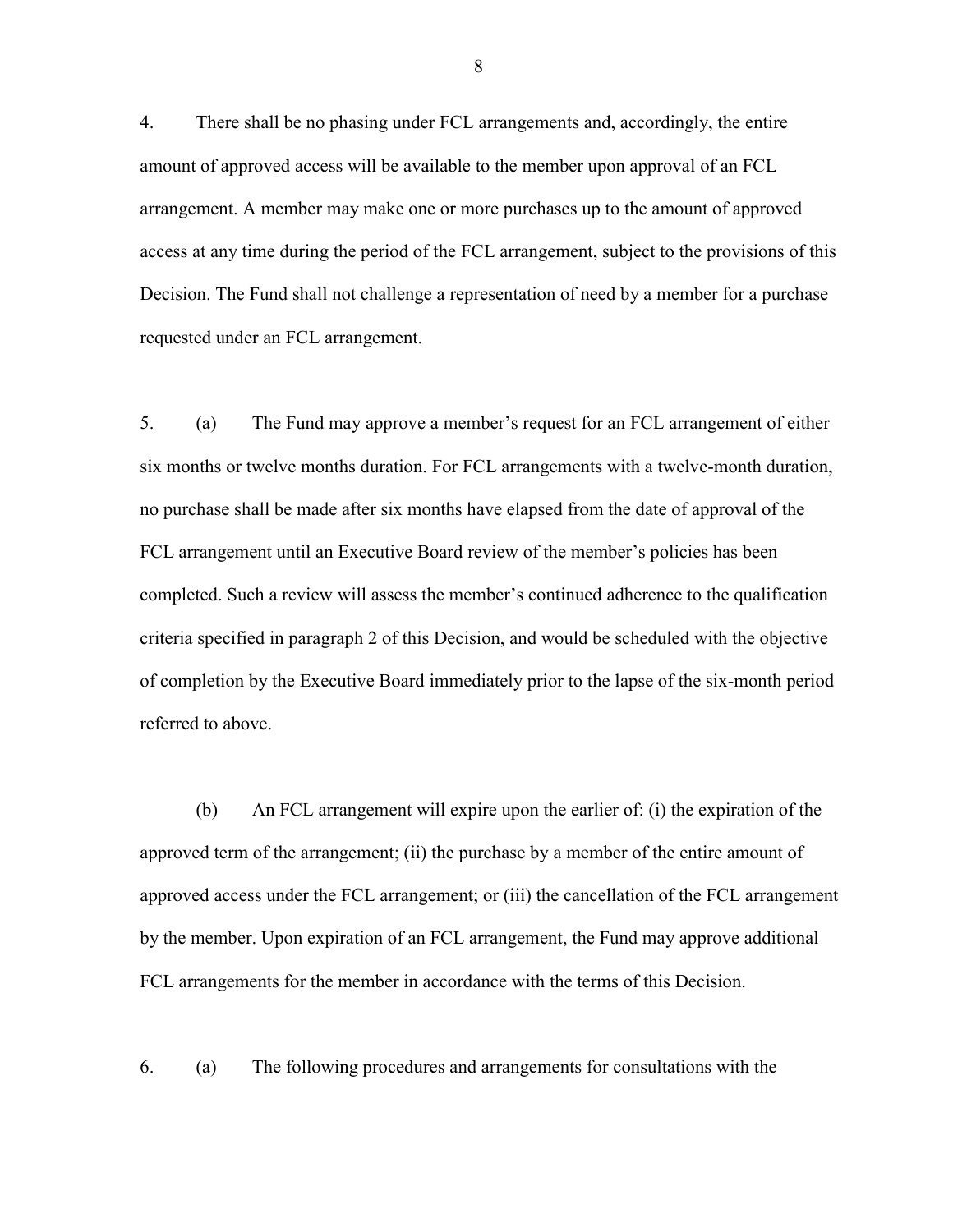Executive Board will apply following a member's expression of interest in an FCL arrangement:

(i) Staff will conduct a confidential preliminary assessment of the qualification criteria set forth in paragraph 2.

(ii) Where support from other creditors is likely to be important in helping a member address its balance of payments difficulties, staff will consult with key creditors as appropriate.

(iii) Once management decides that access to Fund resources under this Decision may be appropriate, it will consult with the Executive Board promptly in an informal meeting. For this purpose, Executive Directors will be provided with a concise staff note setting out the basis on which approval could be recommended under this Decision.

(iv) When the Managing Director is prepared to recommend approval of an FCL arrangement, the relevant documents, including (I) a written communication from the member requesting an FCL arrangement and outlining its policy goals and strategies for at least the duration of the arrangement as well as its commitment, whenever relevant, to take adequate corrective measures to deal with shocks that have arisen or that may arise, and (II) a staff report that assesses the member's qualification for financial assistance under the terms of this Decision, will be circulated to the Board. An assessment of the impact of the proposed FCL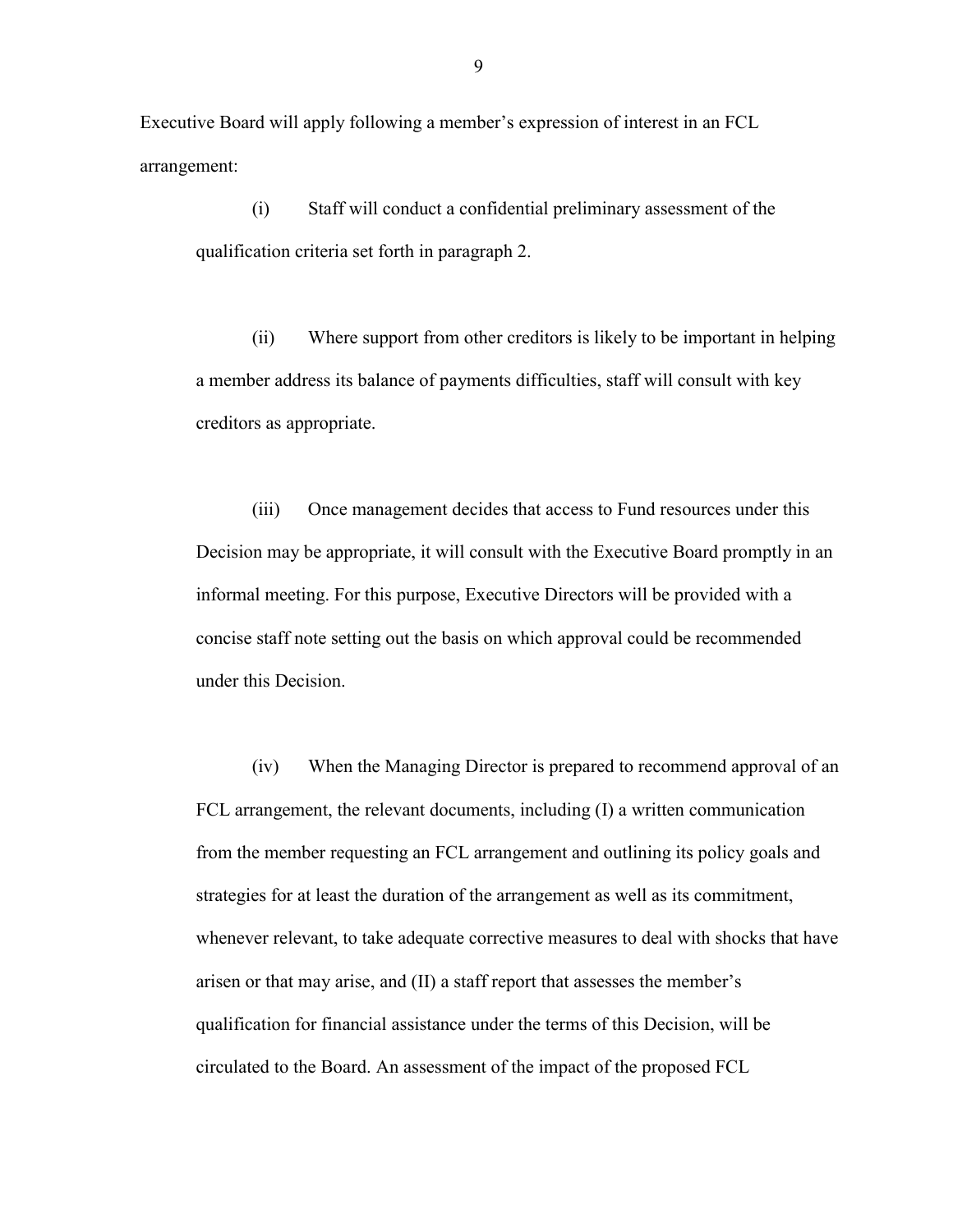arrangement on the Fund's finances and liquidity position will be included in the staff report.

(v) The minimum periods applicable to the circulation of staff reports to the Executive Board shall apply to requests under this Decision, provided that the Executive Board will generally be prepared to consider a request within 48 to 72 hours after the circulation of the documentation in exceptional circumstances, such as an urgent actual balance of payments need.

(b) A member requesting an FCL arrangement would not be subject to the Fund's policy on safeguards assessments for Fund arrangements. However, at the time of making a formal written request for an FCL arrangement, such a member requesting an FCL arrangement will provide authorization for Fund staff to have access to the most recently completed annual independent audit of its central bank's financial statements, whether or not the audit is published. This will include authorizing its central bank authorities and the central bank's external auditors to discuss the audit findings with Fund staff, including any written observations by the external auditors regarding weaknesses observed in internal controls. The member will be expected to act in a cooperative manner during such discussions with the staff. For as long as Fund credit is outstanding under this Decision, the member will also provide staff with copies of annual audited financial statements and management letters, together with an authorization to discuss audit findings with the external auditor.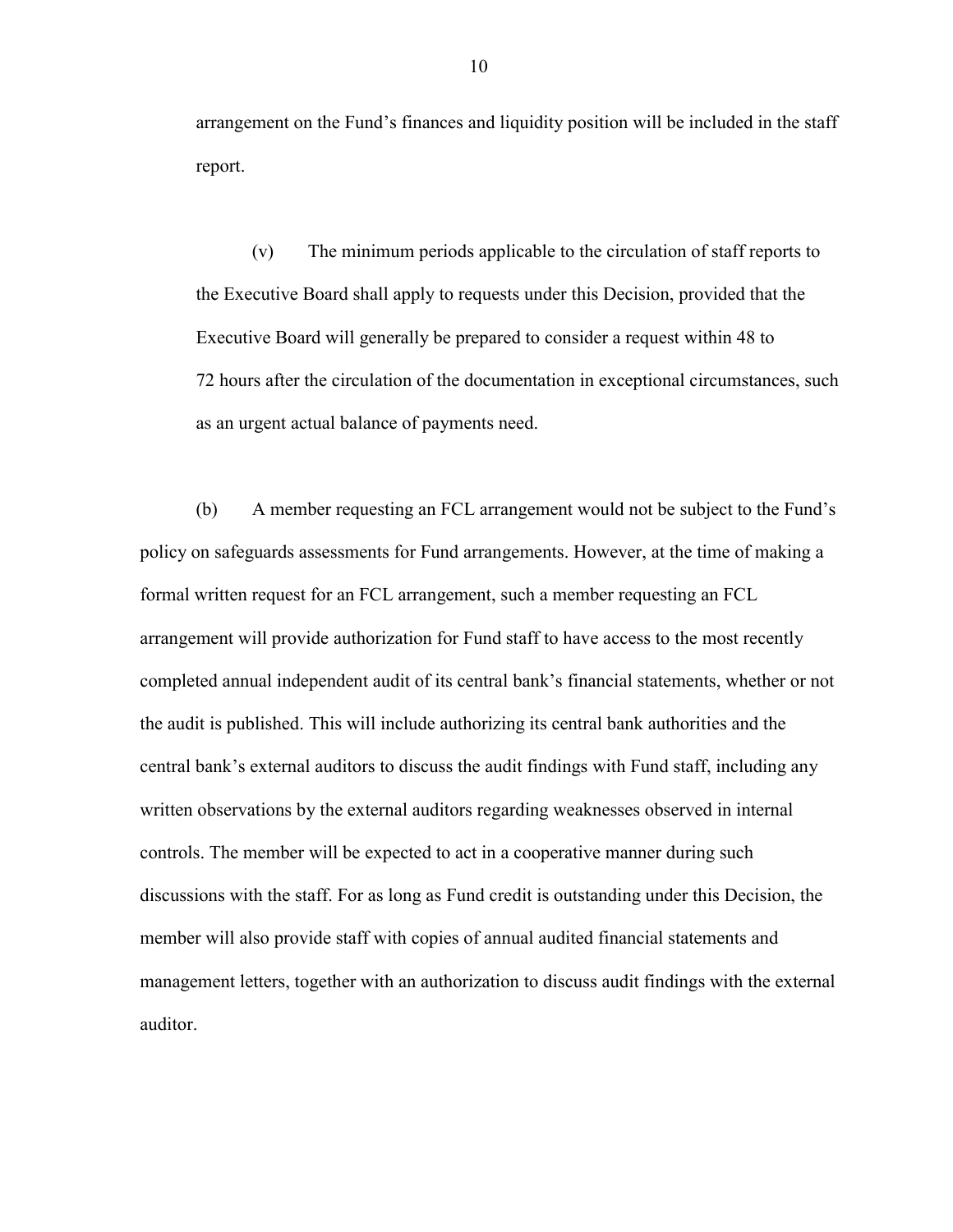7. The Emergency Financing Mechanism (EFM) procedures set forth in S*umming Up by the Chairman—Emergency Financing Mechanism Executive Board Meeting* 95/98, 9/12/95, shall not apply to requests for FCL arrangements.

8. In order to carry out the purposes of this Decision, the Fund will be prepared to grant a waiver of the limitation of 200 percent of quota in Article V, Section 3(b)(iii), whenever necessary to permit purchases under this Decision or to permit other purchases that would raise the Fund's holdings of the purchasing member's currency above that limitation because of purchases outstanding under this Decision.

9. Paragraph 1 of Decision No. 12865-(02/102), adopted September 25, 2002, shall be deleted, and Paragraph 2, 3 and 4 of the Decision shall be renumbered as Paragraph 1, 2 and 3, respectively.

10. This Decision shall be reviewed no later than two years after the date of its adoption, or whenever the total amount committed under this Decision reaches SDR 100 billion, whichever is earlier.

# **V. ACCESS POLICY AND LIMITS IN THE CREDIT TRANCHES AND UNDER THE EXTENDED FUND FACILITY AND ON OVERALL ACCESS TO THE FUND'S GENERAL RESOURCES, AND EXCEPTIONAL ACCESS POLICY – REVIEW AND MODIFICATION**

1. Decision No. 14064-(08/18), adopted February 22, 2008, shall be amended to read as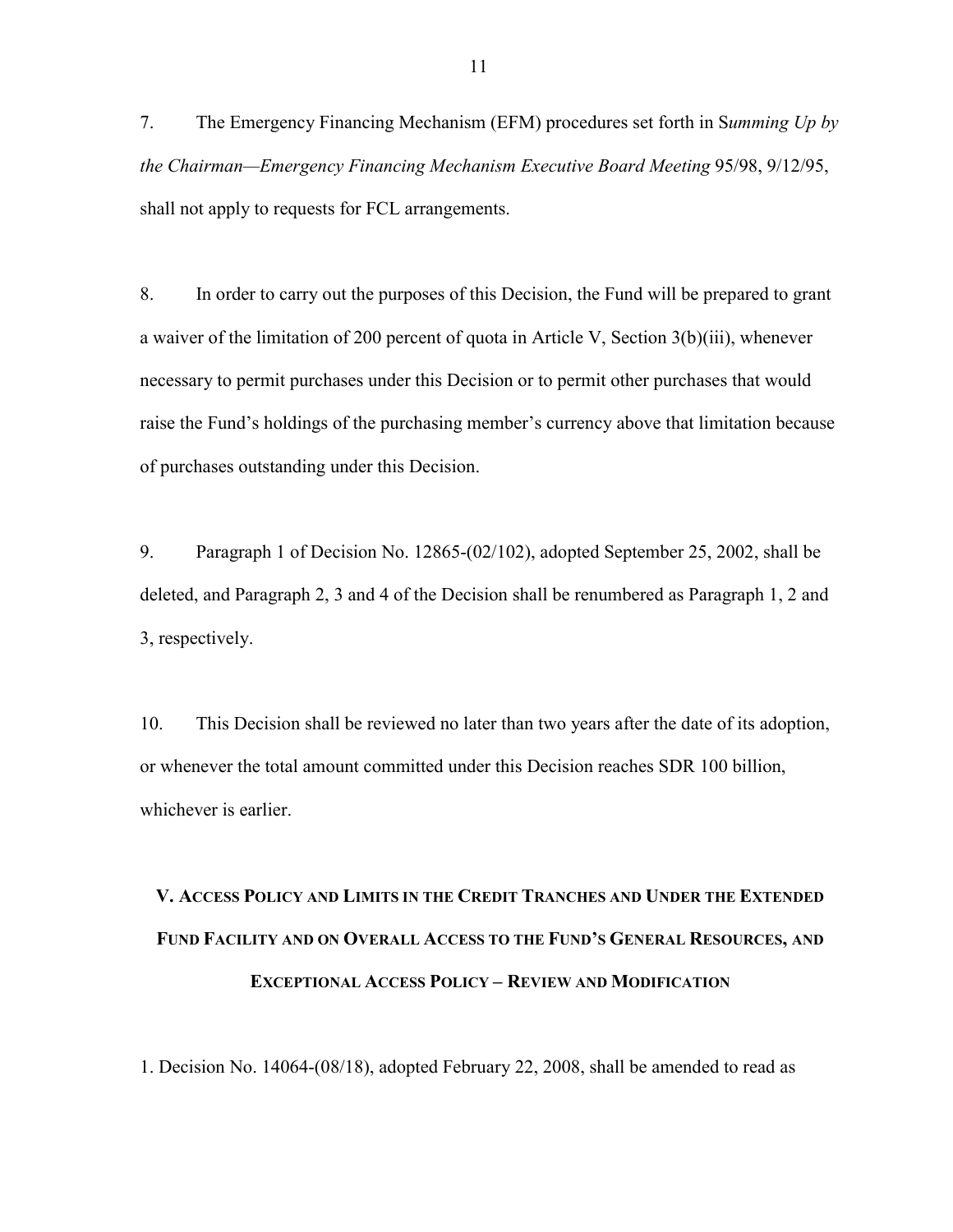follows:

"1. The Fund has reviewed the guidelines and the limits for access by members to the Fund's general resources set forth in Decision No. 14064-(08/18), adopted February 22, 2008, as amended, and decides as follows.

2. The overall access by members to the Fund's general resources shall be subject to (i) an annual limit of 200 percent of quota; and (ii) a cumulative limit of 600 percent of quota, net of scheduled repurchases; provided that these limits will not apply in cases where a member requests a Flexible Credit Line arrangement in the credit tranches, although outstanding holdings of a member's currency arising under such arrangements will be taken into account when applying these limits in cases involving requests for access under other Fund facilities.

3. The Fund may approve access in excess of the limits set forth in this Decision in exceptional circumstances, provided the following four substantive criteria are met:

(a) The member is experiencing or has the potential to experience exceptional balance of payments pressures on the current account or the capital account, resulting in a need for Fund financing that cannot be met within the normal limits.

(b) A rigorous and systematic analysis indicates that there is a high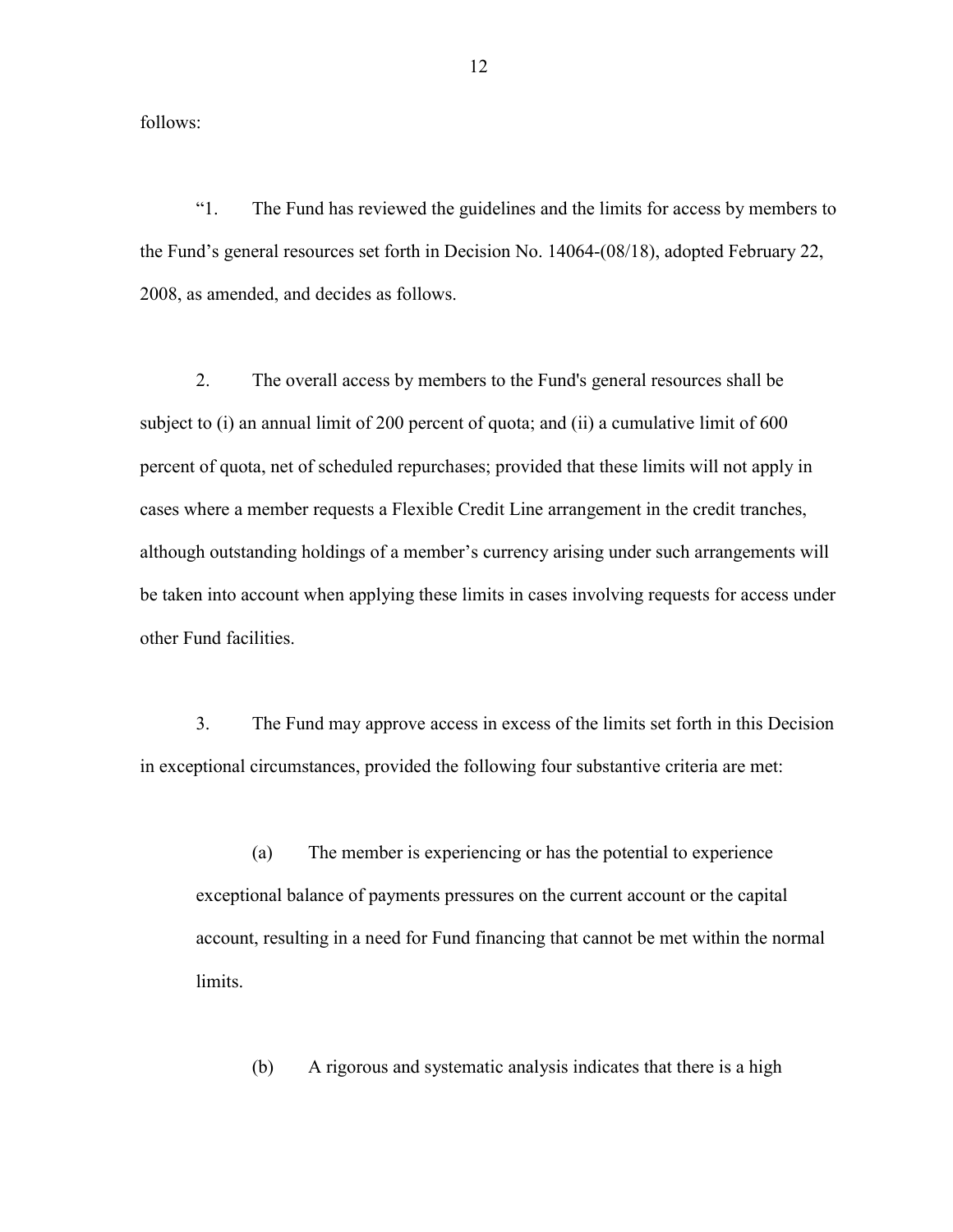probability that the member's public debt is sustainable in the medium term. Debt sustainability for these purposes will be evaluated on a forward-looking basis and may take into account, inter alia, the intended restructuring of debt to restore sustainability. This criterion applies only to public (domestic and external ) debt. However, the analysis of such public debt sustainability will incorporate any potential contingent liabilities of the government, including those potentially arising from private external indebtedness.

(c) The member has prospects of gaining or regaining access to private capital markets within the timeframe when Fund resources are outstanding.

(d) The policy program of the member provides a reasonably strong prospect of success, including not only the member's adjustment plans but also its institutional and political capacity to deliver that adjustment.

4. Unless otherwise specified in a general decision of the Executive Board, the procedures set forth in PIN/03/37 (3/21/03) and PIN/05/58 (5/4/05) shall apply to all cases involving access in excess of the limits set forth in this Decision.

5. The guidelines for access, the access limits set forth in this Decision, and the experience with access in amounts exceeding these limits shall be reviewed no later than March 29, 2014, on the basis of all relevant factors, including the magnitude of members'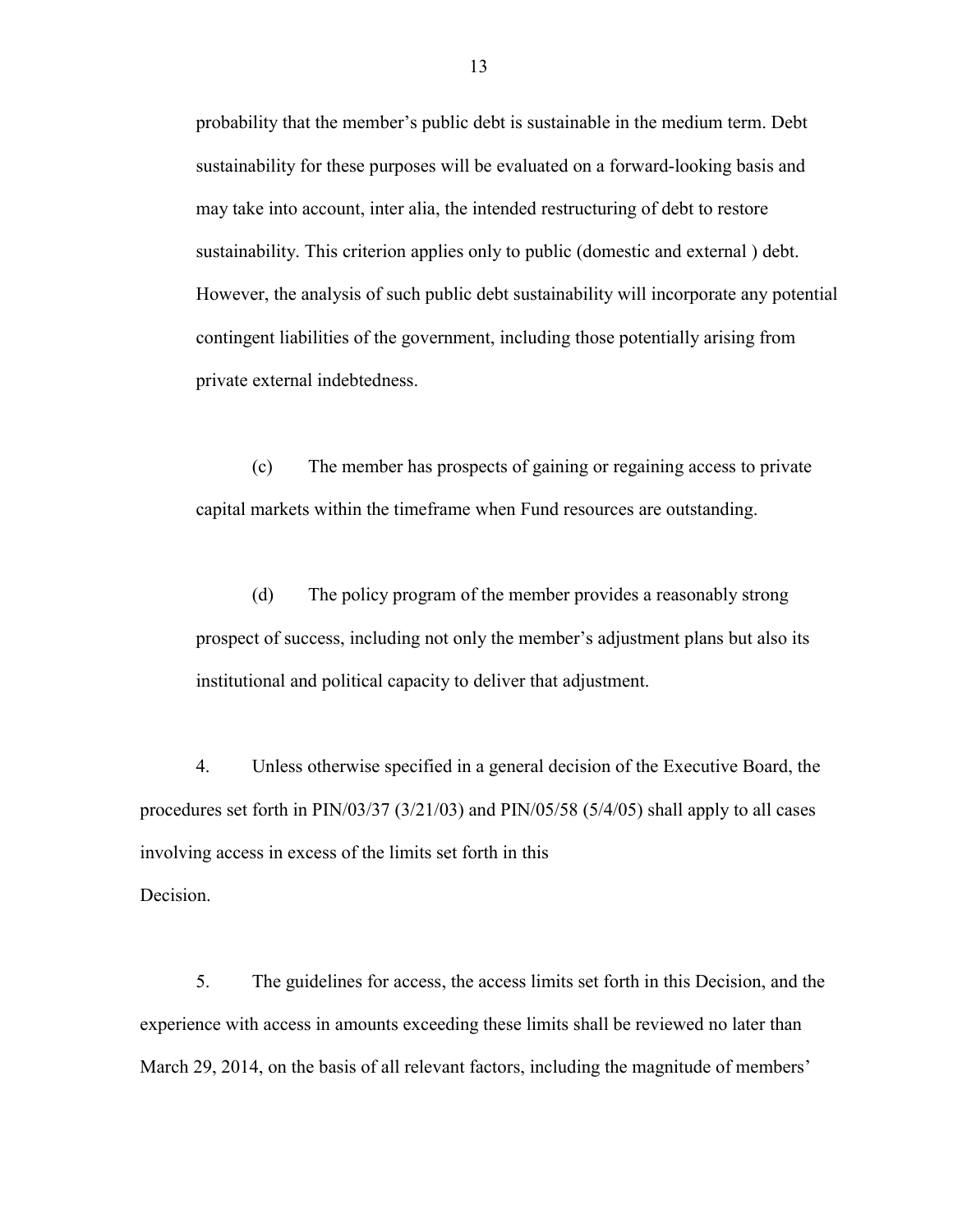balance of payments problems and developments in the Fund's liquidity."

2. In the decision on transparency and publication policies, Decision No. 13564- (05/85), adopted October 5, 2005, as amended, the references to "100" and "300" in paragraph 4(b) shall be replaced with "200" and "600", respectively.

3. In the decision on Post-Program Monitoring, Decision No. 13454-(05/26), adopted March 14, 2005, as amended, references to "100 percent" in paragraph 1 shall be replaced with "200 percent."

# **VI. SURCHARGES ON PURCHASES IN THE CREDIT TRANCHES AND UNDER THE EXTENDED FUND FACILITY**

Decision No. 12346-(00/117), adopted November 28, 2000 shall be amended to read as follows:

"1. Effective August 1, 2009, the rate of charge under Article V, Section 8(b) on the Fund's combined holdings of a member's currency in excess of 300 percent of the member's quota in the Fund resulting from purchases in the credit tranches and under the Extended Fund Facility shall be 200 basis points per annum above the rate of charge referred to in Rule I-6(4) as adjusted for purposes of burden sharing; provided that the rate of charge in any case where such holdings in excess of 300 percent of quota are outstanding for more than three years after August 1, 2009 shall include an additional 100 basis points per annum above the rate of charge referred to in Rule I-6(4) as adjusted for purposes of burden sharing.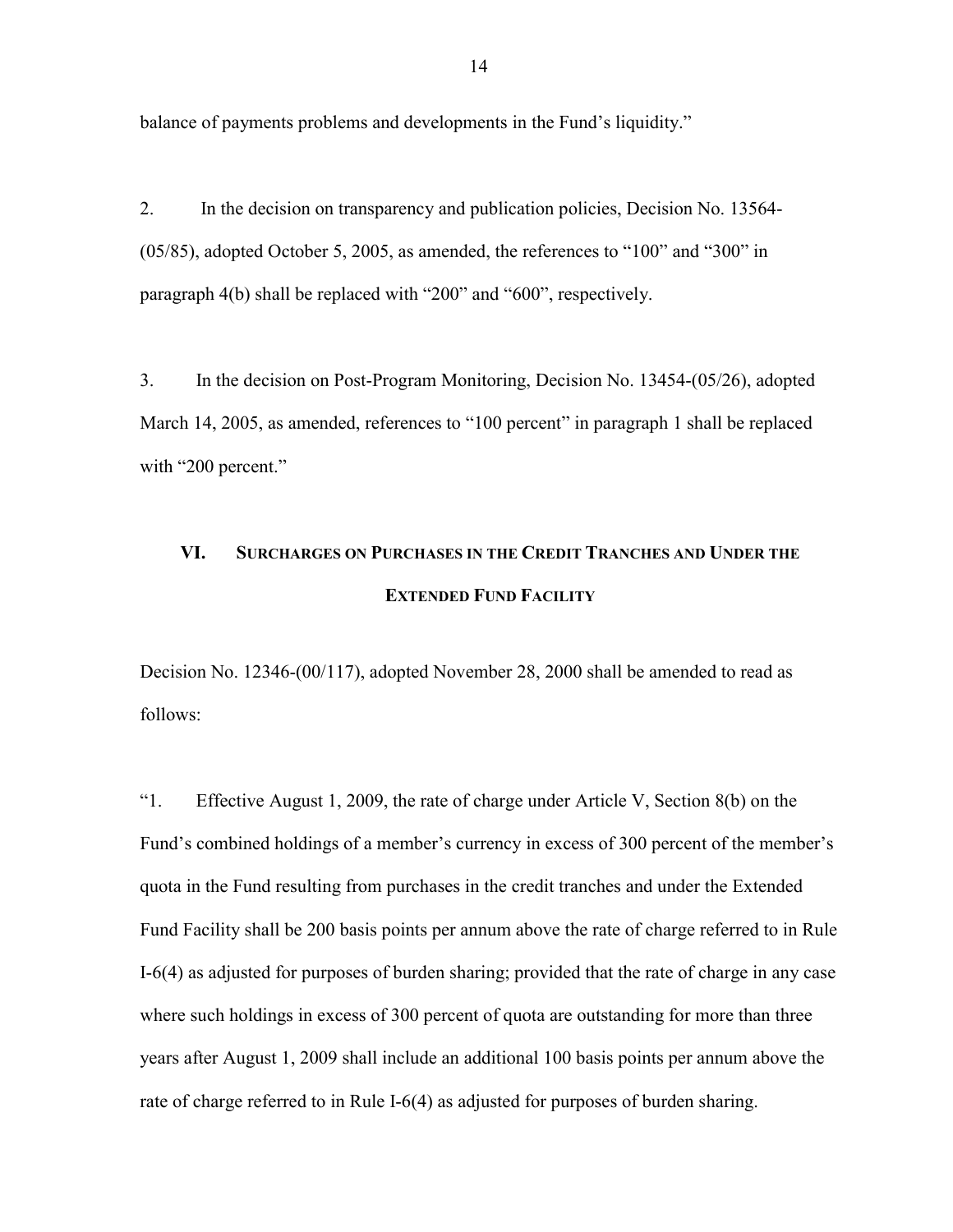2. (a) Notwithstanding paragraph 1 of this Decision, and except as otherwise specified in paragraph 3 of this Decision, a member with credit outstanding in the credit tranches or under the Extended Fund Facility on, or with an effective arrangement approved before, August 1, 2009 shall have the option to elect whether the rate of charge on such existing holdings of the member's currency, and on holdings of the member's currency arising from future purchases under such an existing arrangement, shall be computed:

(i) pursuant to paragraph 1 of this Decision or;

(ii) pursuant to the framework for surcharges on purchases in the credit tranches and under the Extended Fund Facility that was in effect from November 28, 2000 until the date of this Decision (as set out in the Annex to this Decision).

(b) A member with an election option under paragraph  $2(a)$  of this Decision shall notify the Fund by July 29, 2009 whether it elects to have the rate of charge computed pursuant to paragraph  $2(a)(i)$  or paragraph  $2(a)(ii)$  of this Decision. A member failing to provide such notification by July 29, 2009 shall have the rate of charge computed pursuant to paragraph  $2(a)(i)$  of this Decision.

3. When the Fund approves a new arrangement on or after August 1, 2009 for a member that has elected to have the rate of charge computed pursuant to paragraph  $2(a)(ii)$  of this Decision, such election shall cease to apply as of the date of the approval of such an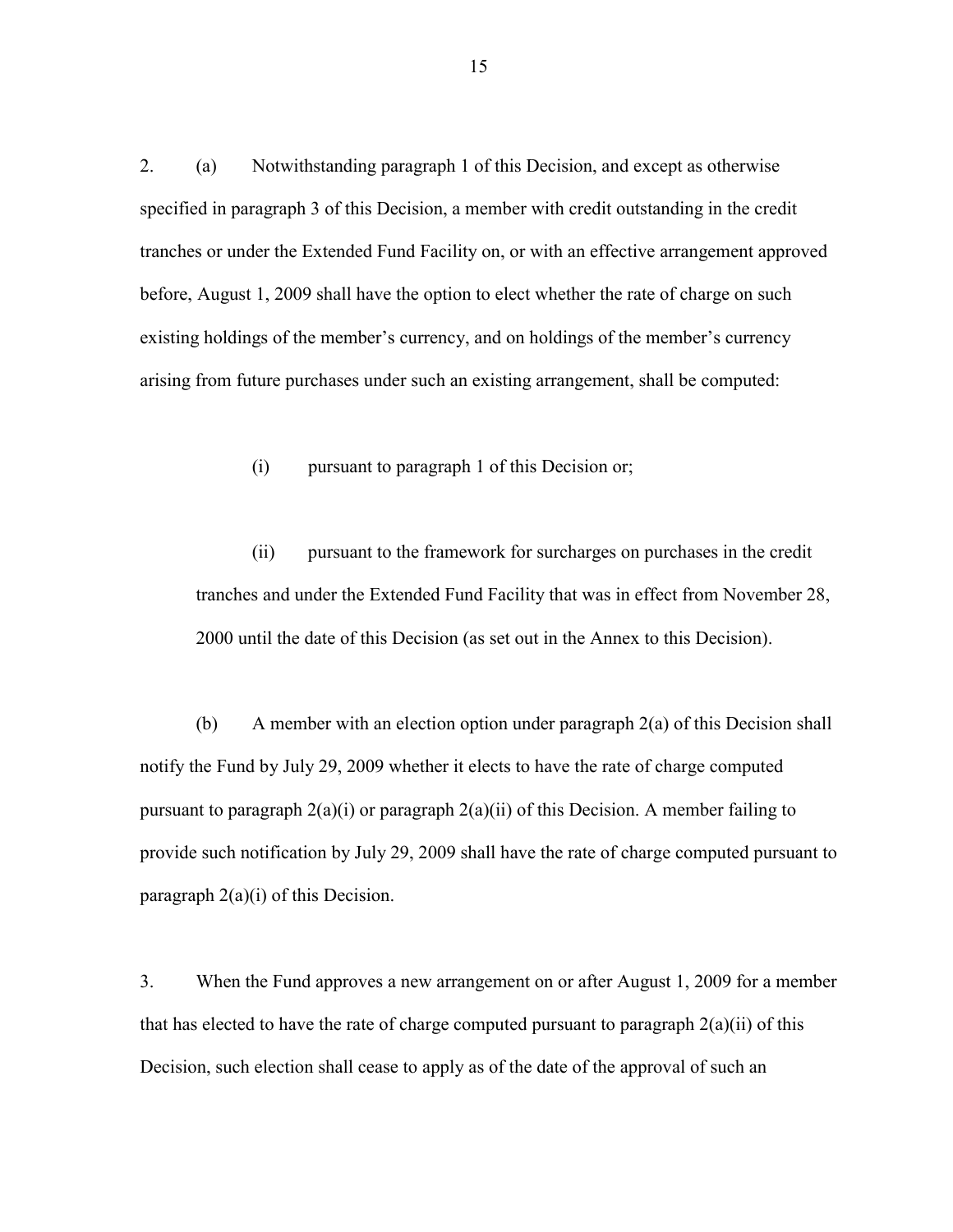arrangement and the rate of charge under this Decision on all holdings of the member's currency in the credit tranches or under the Extended Fund Facility shall be computed pursuant to paragraph 1 of this Decision; provided that the additional 100 basis points charge referred to in the proviso of paragraph 1 shall apply only in cases where the combined holdings of a member's currency remain in excess of 300 percent of the member's quota for more than three years after the date of approval of the new arrangement.

4. This Decision shall be reviewed in accordance with Decision No. 13814-(06/98), adopted November 15, 2006 on implementing streamlining of policy reviews.

### **VII. COMMITMENT FEE**

Rule I-8(a) and I-8(b) of the Fund's Rules and Regulations shall be revised to read as follows:

"(a) A charge shall be payable at the beginning of each twelve-month period (the "relevant period") of an arrangement as follows:

(i) 15/100 of 1 percent per annum on amounts of up to 200 percent of the member's quota that could be purchased during the relevant period;

(ii) 3/10 of 1 percent per annum on amounts in excess of 200 percent and up to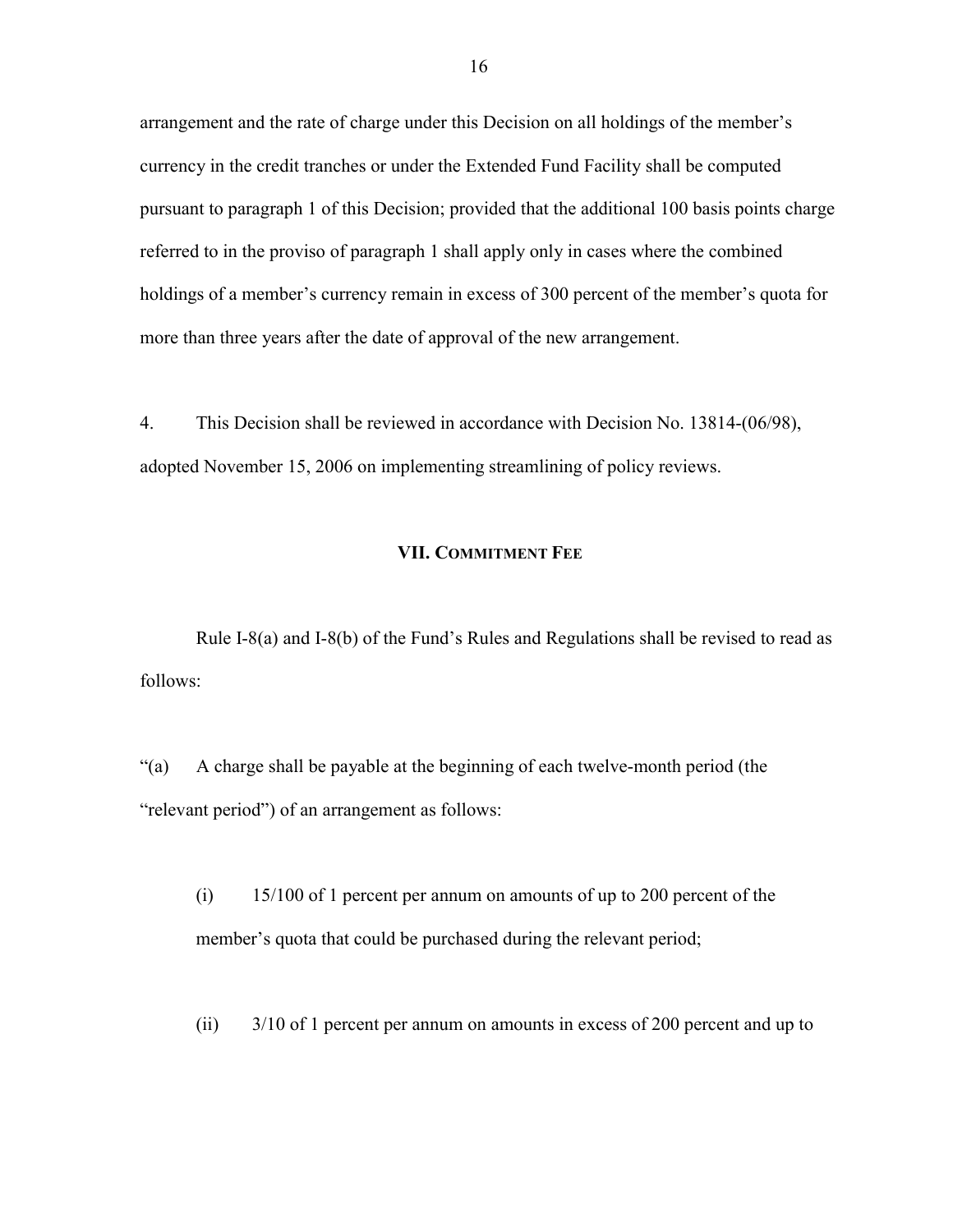1000 percent of the member's quota that could be purchased during the relevant period; and

(iii) 3/5 of 1 percent per annum on amounts in excess of 1000 percent of the member's quota that could be purchased during the relevant period.

(b) When a purchase is made under an arrangement, the amount of the charge paid shall be reduced, and a refund equal to the reduction shall be made, as follows:

(i) to the extent that purchases during the relevant period do not exceed 200 percent of the member's quota, the portion of the charge calculated in accordance with subparagraph  $(a)(i)$  above shall be reduced by the proportion that the amount of the purchase bears to the amount of the arrangement not exceeding 200 percent of the member's quota that could be purchased during the relevant period;

(ii) to the extent that purchases during the relevant period exceed 200 percent but do not exceed 1000 percent of the member's quota, the portion of the charge calculated in accordance with subparagraph (a)(ii) above shall be reduced by the proportion that the amount of the purchase bears to the amount of the arrangement exceeding 200 percent but not exceeding 1000 percent of the member's quota that could be purchased during the relevant period; and

(iii) to the extent that purchases during the relevant period exceeds 1000 percent of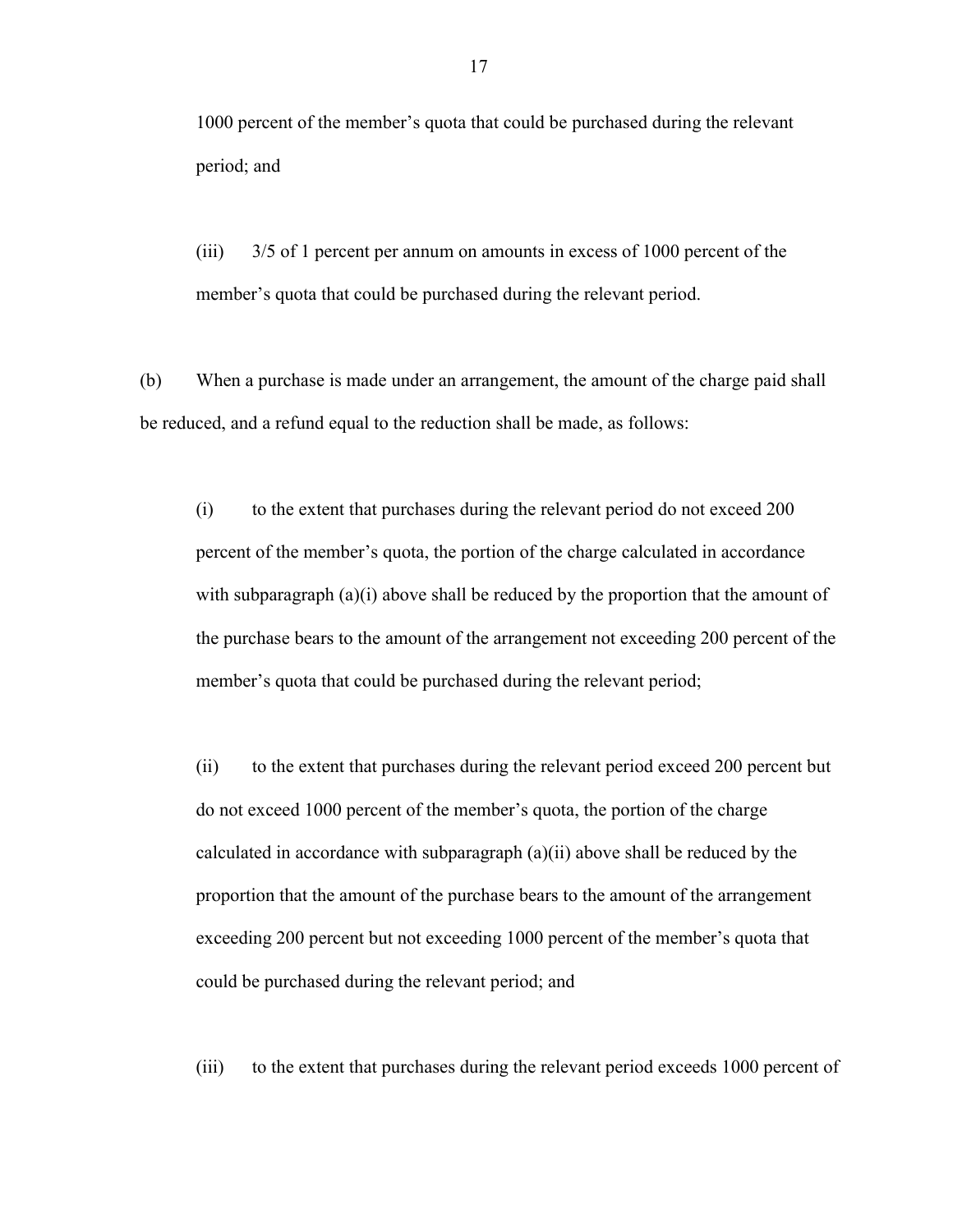the member's quota, the portion of the charge calculated in accordance with subparagraph (a)(iii) above shall be reduced by the proportion that the amount of the purchase bears to the amount of the arrangement exceeding 1000 percent of the member's quota that could be purchased during the relevant period."

### **VIII. REPEAL OF TIME-BASED REPURCHASE EXPECTATIONS**

1. The decision on repurchases, Decision No. 5703-(78/39), adopted March 22, 1978, as amended, shall be amended as follows:

(a) Paragraphs 1(b), 1(c), and 8 on time-based repurchase expectations shall be deleted; and

(b) The numbering "(a)" in paragraph 1 shall be deleted.

2. In the decision on the Extended Fund Facility, Decision No. 4377-(74/114), adopted September 13, 1974, as amended, Paragraphs 10(a), 10(b), and 11 on repurchase expectations shall be deleted.

3. The decision on the publication of information on missed repurchase obligations, Decision No. 12547-(01/84) SRF/CCL, adopted August 22, 2001, shall be repealed.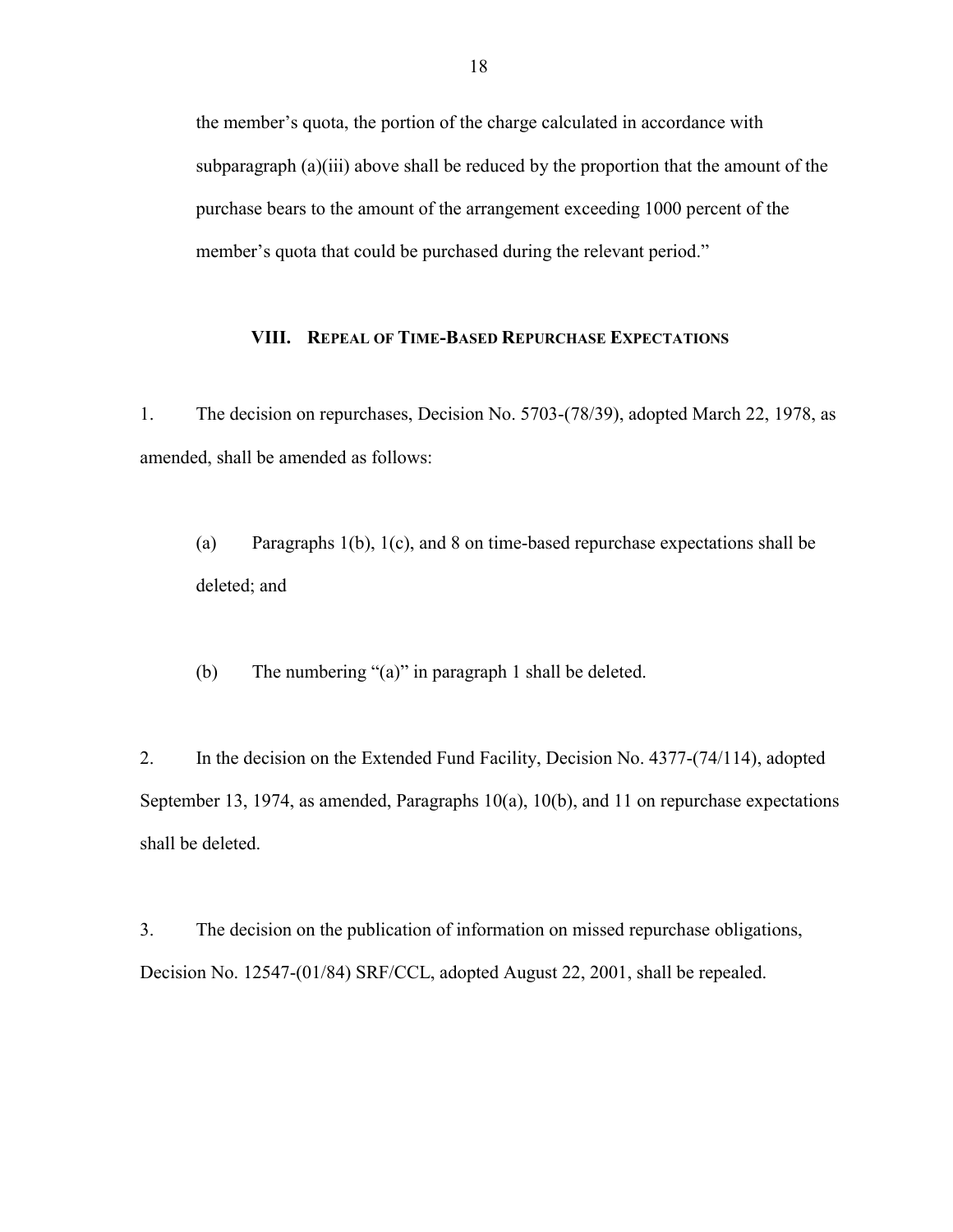4. In the Poverty Reduction and Growth Facility and Exogenous Shocks Facility Trust Instrument annexed to Decision No. 8759-(87/176) ESAF, as amended, the reference to ", or is failing to meet a repurchase expectation pursuant to paragraph 1(b) of Decision No 5703- (78/39) or paragraph 10(a) of Decision No. 4377-(74/114)" in Section II, paragraph  $1(d)(3)$ shall be deleted.

5. In Attachments A (Form of Stand-By Arrangement) and B (Form of Extended Arrangement) of Decision No. 10464-(93/130), adopted September 13, 1993, as amended, the reference to ", or (e) pursuant to paragraph 1(b) of Decision No. 5703-(78/39) or paragraph 10(a) of Decision No. 4377-(74/114)" shall be deleted.

6. The decision on attributions of reductions in Fund's holdings of currencies, Decision No. 6831-(81/65), adopted April 22, 1981 and effective May 1, 1981, as amended, shall be amended as follows:

- (a) Paragraphs 1(c) and 1(d) on repurchase expectations shall be deleted; and
- (b) The references to "(c)" and "(d)" in paragraph  $1(a)$  shall be deleted.
- 7. This Decision shall become effective on April 1, 2009.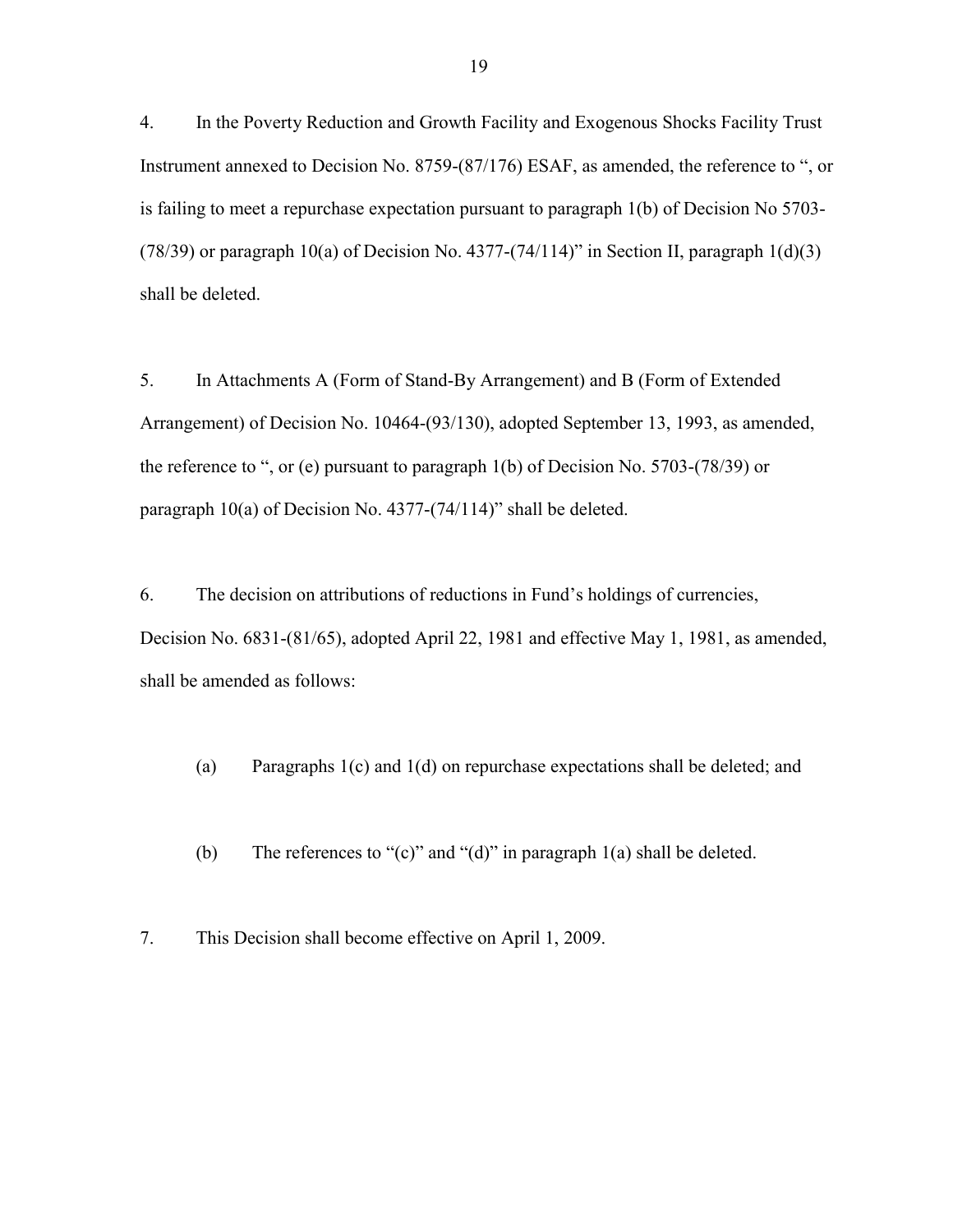### Annex to Decision VI

For purposes of paragraph 2(a)(ii) of Decision No. VI, the framework for surcharges on purchases in the credit tranches and under the Extended Fund Facility that was in effect from November 28, 2000 until the date of Decision No. VI is as follows: "The rate of charge under Article V, Section 8(b) on the Fund's combined holdings of a member's currency in excess of 200 percent of the member's quota in the Fund resulting from purchases in the credit tranches and under the Extended Fund Facility made after November 28, 2000 shall be 100 basis points per annum above the rate of charge referred to in Rule I-6(4) as adjusted for purposes of burden sharing, provided that the rate on such holdings in excess of 300 percent of the member's quota shall be 200 basis points per annum above the rate of charge referred to in Rule I-6(4) as adjusted for purposes of burden sharing."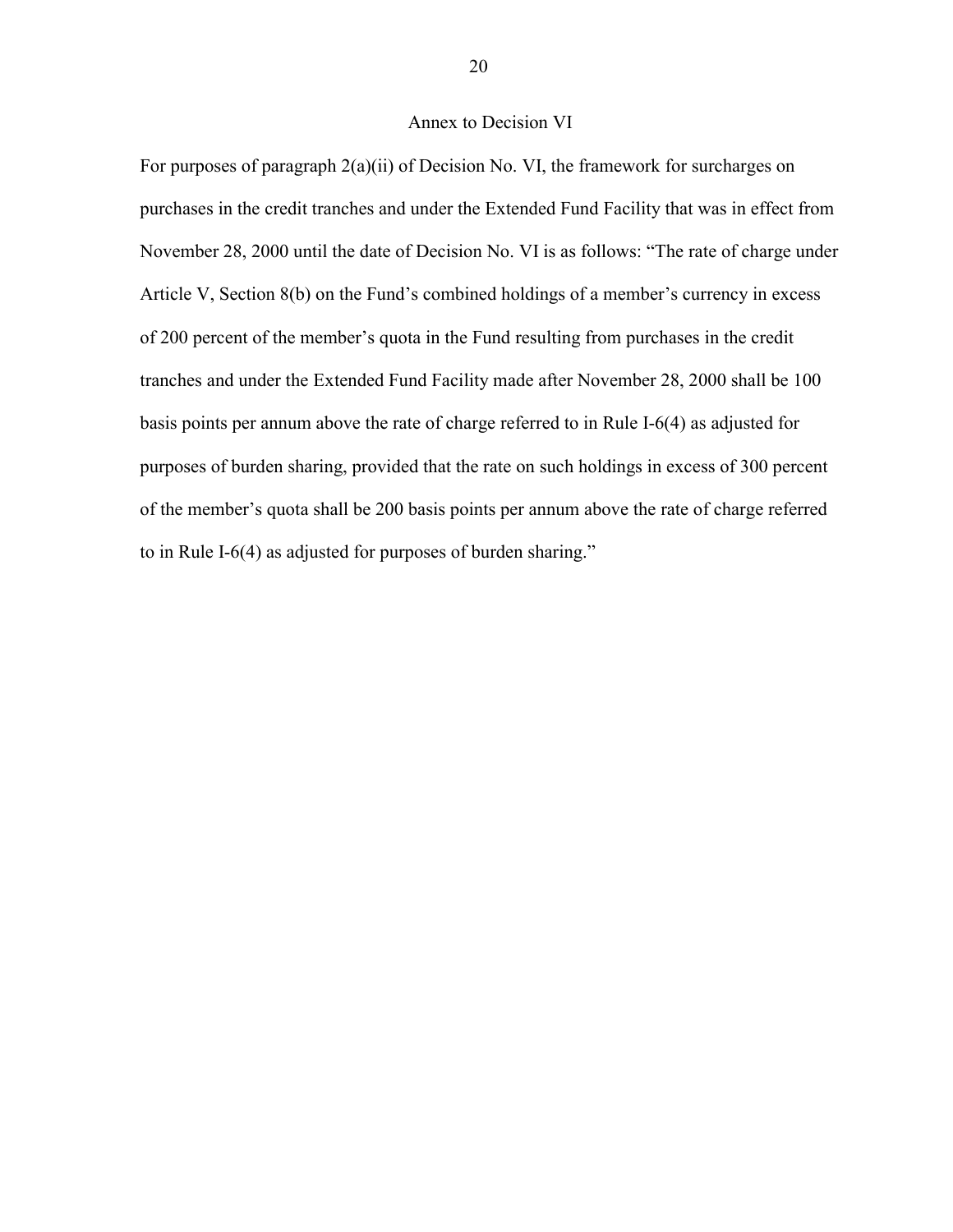#### **ANNEX I.**

### **Redlined Version of Revised Proposed Decisions IV, VI and VIII**

### **IV. FLEXIBLE CREDIT LINE (FCL) ARRANGEMENTS**

1. The Fund decides that resources in the credit tranches may be made available under a Flexible Credit Line (FCL) arrangement, in accordance with the terms and conditions specified in this Decision.

2. An FCL arrangement shall be approved upon request in cases where the Fund assesses that the member (a) has very strong economic fundamentals and institutional policy frameworks, (b) is implementing—and has a sustained track record of implementing—very strong policies, and (c) remains committed to maintaining such policies in the future, all of which give confidence that the member will respond appropriately to the balance of payments difficulties that it is encountering or could encounter. In addition to a very positive assessment of the member's policies by the Executive Board in the context of the most recent Article IV consultations, the relevant criteria for the purposes of assessing qualification for an FCL arrangement shall include: (i) a sustainable external position; (ii) a capital account position dominated by private flows; (iii) a track record of steady sovereign access to international capital markets at favorable terms; (iv) a reserve position that is relatively comfortable when the FCL is requested on a precautionary basis; (v) sound public finances, including a sustainable public debt position; (vi) low and stable inflation, in the context of a sound monetary and exchange rate policy framework; (vii) the absence of bank solvency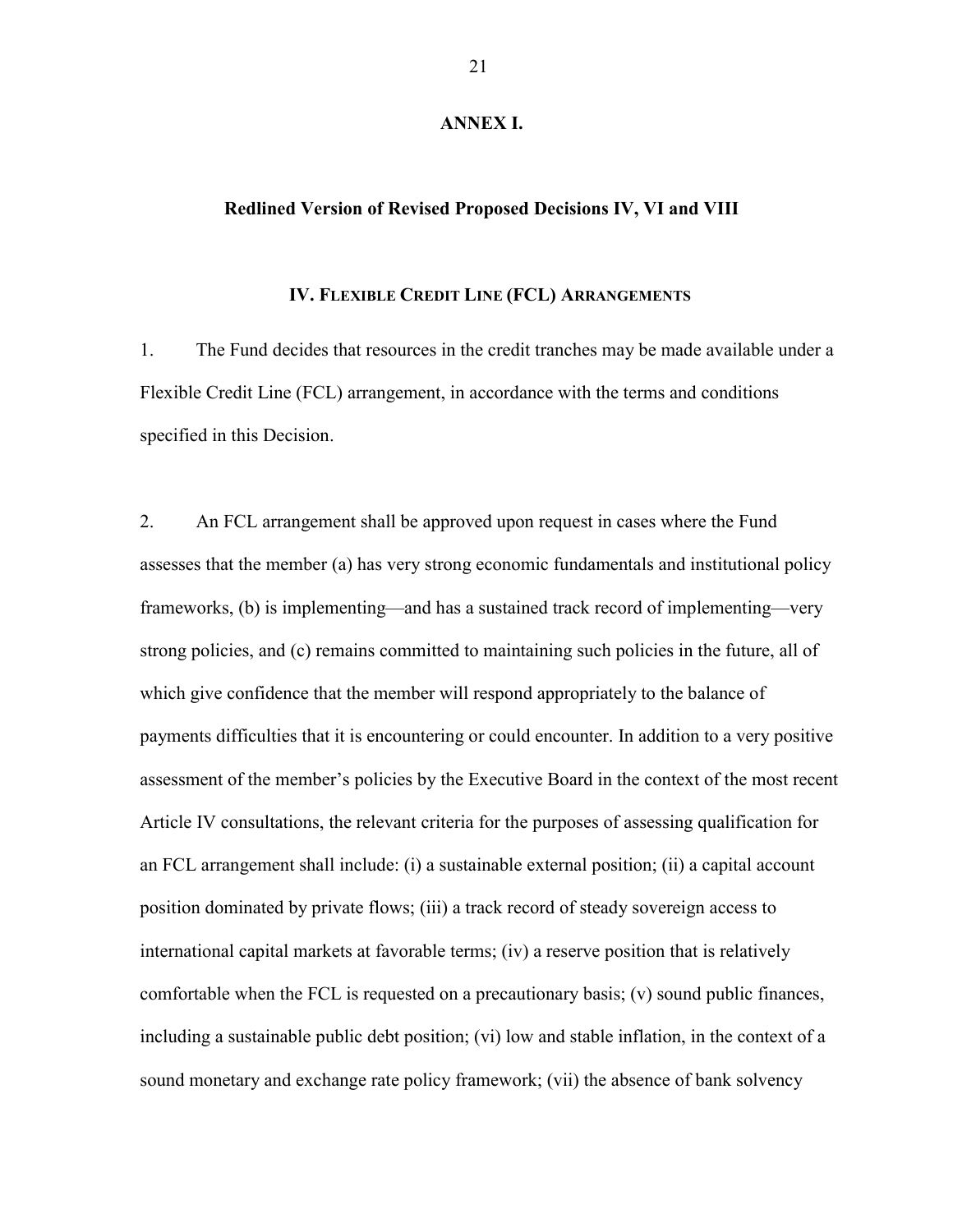problems that pose an immediate threat of a systemic banking crisis; (viii) effective financial sector supervision; and (ix) data transparency and integrity.

3. In light of the qualification criteria set out in paragraph 2 of this Decision, and except for the review requirement specified in paragraph 5 of this Decision, FCL arrangements shall not be subject to performance criteria or other forms of ex-post program monitoring.

4. There shall be no phasing under FCL arrangements and, accordingly, the entire amount of approved access will be available to the member upon approval of an FCL arrangement. A member may make one or more purchases up to the amount of approved access at any time during the period of the FCL arrangement, subject to the provisions of this Decision. The Fund shall not challenge a representation of need by a member for a purchase requested under an FCL arrangement.

5. (a) The Fund may approve a member's request for an FCL arrangement of either six months or twelve months duration. For FCL arrangements with a twelve-month duration, no purchase shall be made after six months have elapsed from the date of approval of the FCL arrangement until an Executive Board review of the member's policies has been completed. Such a review will assess the member's continued adherence to the qualification criteria specified in paragraph 2 of this Decision, and would be scheduled with the objective of completion by the Executive Board immediately prior to the lapse of the six-month period referred to above.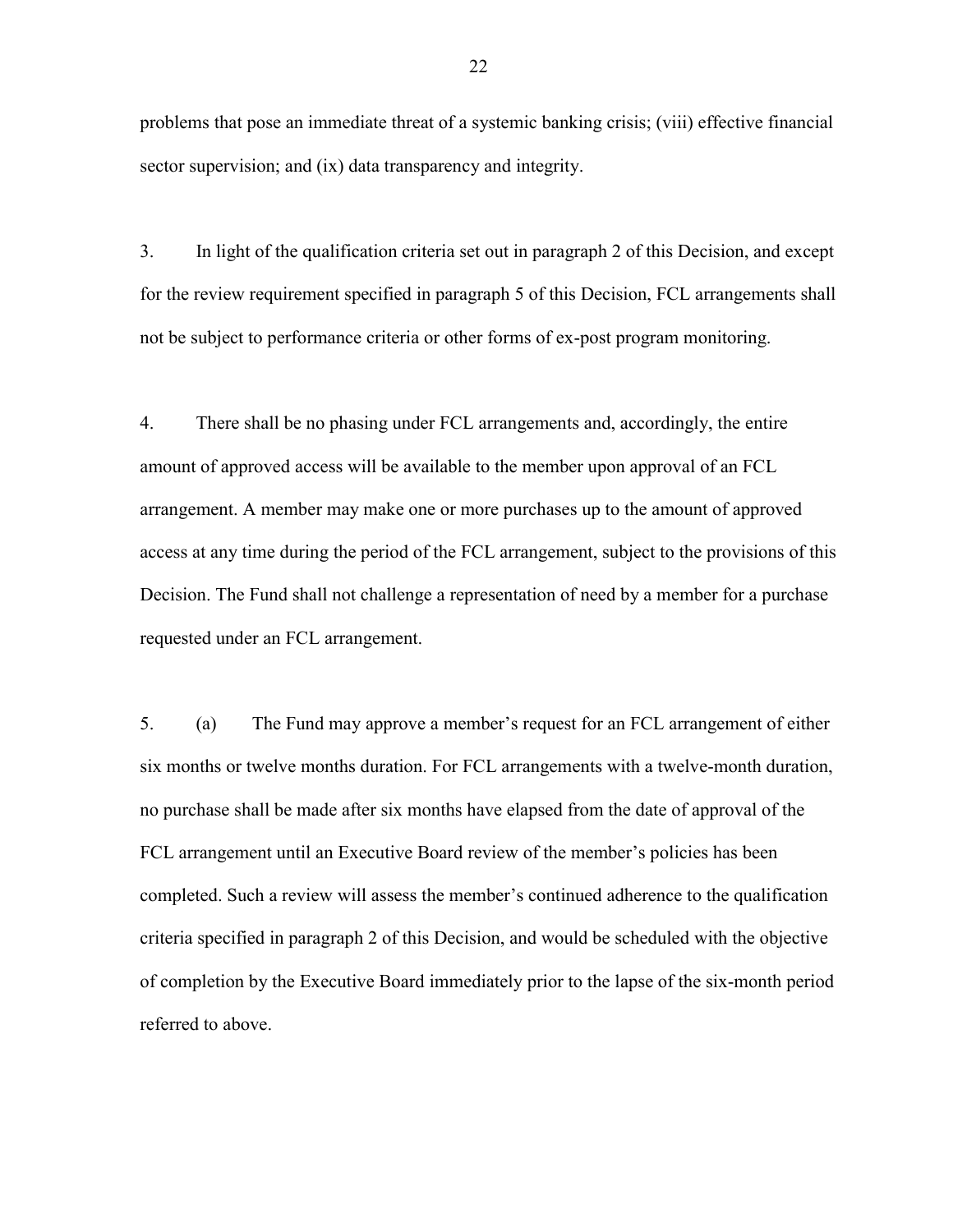(b) An FCL arrangement will expire upon the earlier of: (i) the expiration of the approved term of the arrangement; (ii) the purchase by a member of the entire amount of approved access under the FCL arrangement; or (iii) the cancellation of the FCL arrangement by the member. Upon expiration of an FCL arrangement, the Fund may approve additional FCL arrangements for the member in accordance with the terms of this Decision.

6. (a) The following procedures and arrangements for consultations with the Executive Board will apply following a member's expression of interest in an FCL arrangement:

(i) Staff will conduct a confidential preliminary assessment of the qualification criteria set forth in paragraph 2member's economic position, policies and track record of policy implication. Where support from other creditors is likely to be important in helping a member address its balance of payments difficulties, staff will consult with key creditors as appropriate.

(ii) Once management decides that access to Fund resources under this Decision may be appropriate, it will consult with the Executive Board promptly in an informal meeting. For this purpose, Executive Directors will be provided with a concise staff note setting out the basis on which approval could be recommended under this Decision.

(iii) When the Managing Director is prepared to recommend approval of an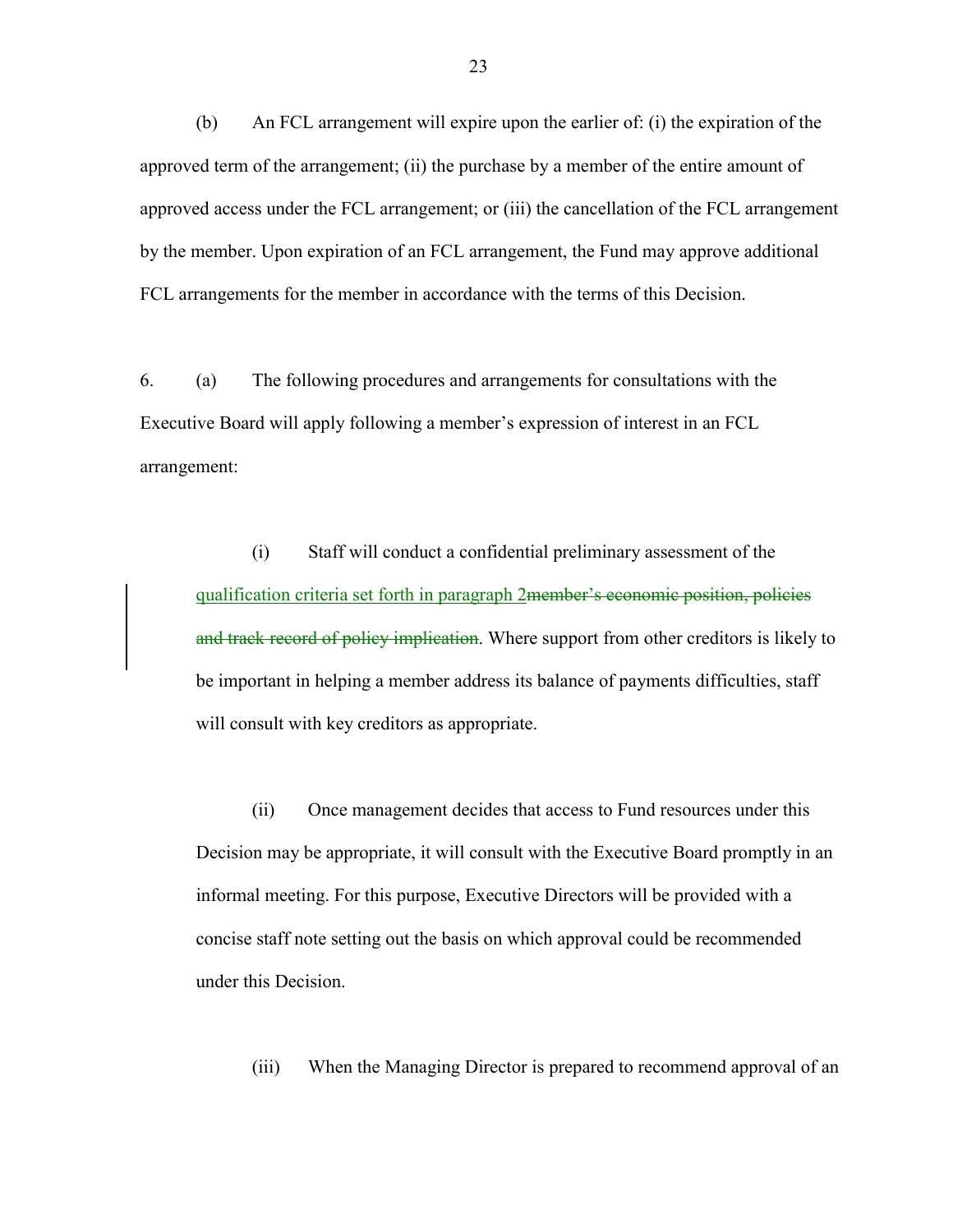FCL arrangement, the relevant documents, including (I) a written communication from the member requesting an FCL arrangement and outlining its policy goals and strategies for at least the duration of the arrangement as well as its commitment, whenever relevant, to take adequate corrective measures to deal with shocks that have arisen or that may arise, and (II) a staff report that assesses the member's qualification for financial assistance under the terms of this Decision, will be circulated to the Board. An assessment of the impact of the proposed FCL arrangement on the Fund's finances and liquidity position will be included in the staff report.

(iv) The minimum periods applicable to the circulation of staff reports to the Executive Board shall apply to requests under this Decision, provided that the Executive Board will generally be prepared to consider a request within 48 to 72 hours after the circulation of the documentation in exceptional circumstances, such as an urgent actual balance of payments need.

(b) A member requesting an FCL arrangement would not be subject to the Fund's policy on safeguards assessments for Fund arrangements. However, at the time of making a formal written request for an FCL arrangement, such a member requesting an FCL arrangement will provide authorization for Fund staff to have access to the most recently completed annual independent audit of its central bank's financial statements, whether or not the audit is published. This will include authorizing its central bank authorities and the central bank's external auditors to discuss the audit findings with Fund staff, including any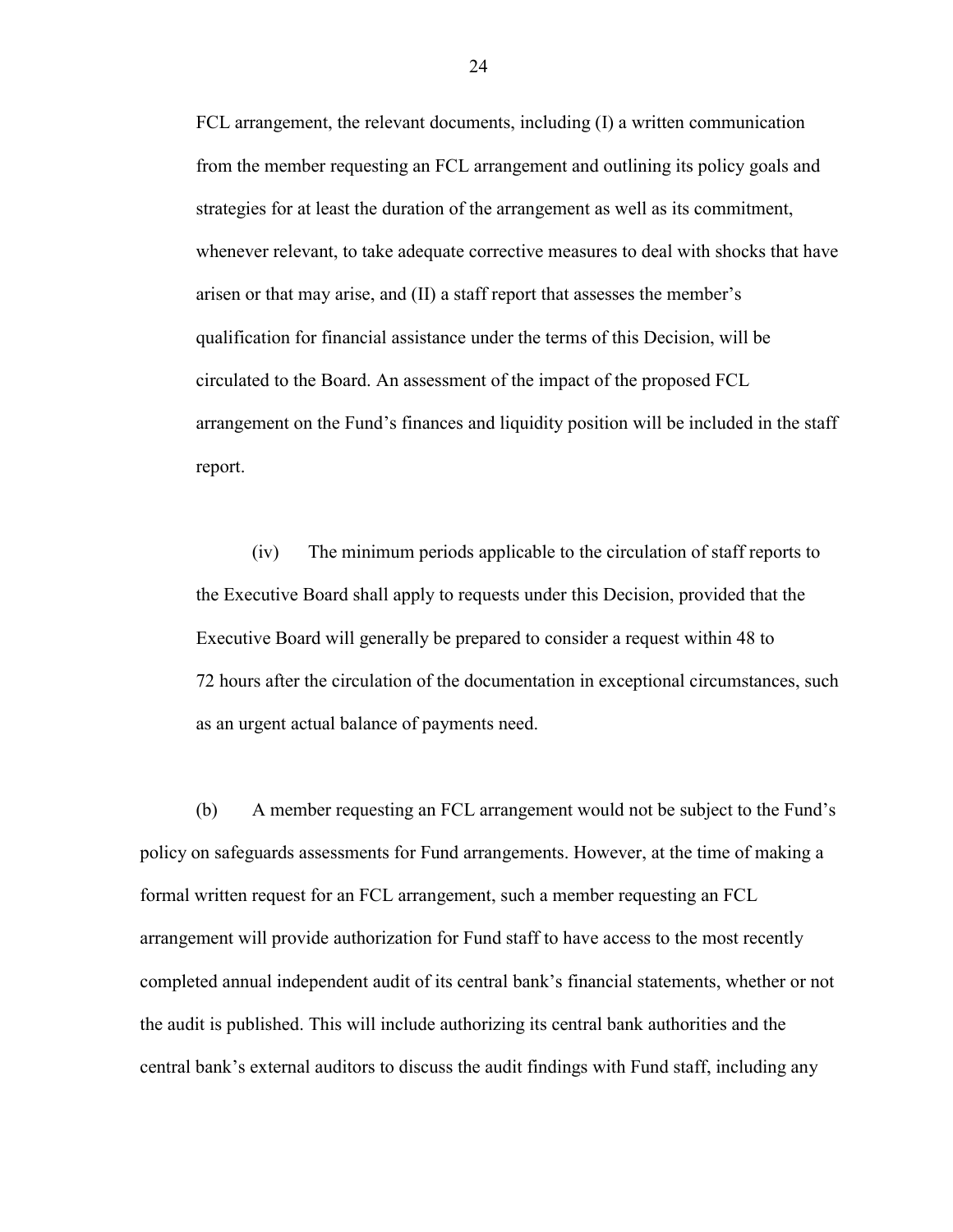written observations by the external auditors regarding weaknesses observed in internal controls. The member will be expected to act in a cooperative manner during such discussions with the staff. For as long as Fund credit is outstanding under this Decision, the member will also provide staff with copies of annual audited financial statements and management letters, together with an authorization to discuss audit findings with the external auditor.

7. The Emergency Financing Mechanism (EFM) procedures set forth in BUFF/95/102, 9/21/1995 shall not apply to requests for FCL arrangements.

8. In order to carry out the purposes of this Decision, the Fund will be prepared to grant a waiver of the limitation of 200 percent of quota in Article V, Section 3(b)(iii), whenever necessary to permit purchases under this Decision or to permit other purchases that would raise the Fund's holdings of the purchasing member's currency above that limitation because of purchases outstanding under this Decision.

9. Paragraph 1 of Decision No. 12865-(02/102), adopted September 25, 2002, shall be deleted, and Paragraph 2, 3 and 4 of the Decision shall be renumbered as Paragraph 1, 2 and 3, respectively.

10. This Decision shall be reviewed no later than two years after the date of its adoption, or whenever the total amount committed under this Decision reaches SDR 100 billion, whichever is earlier.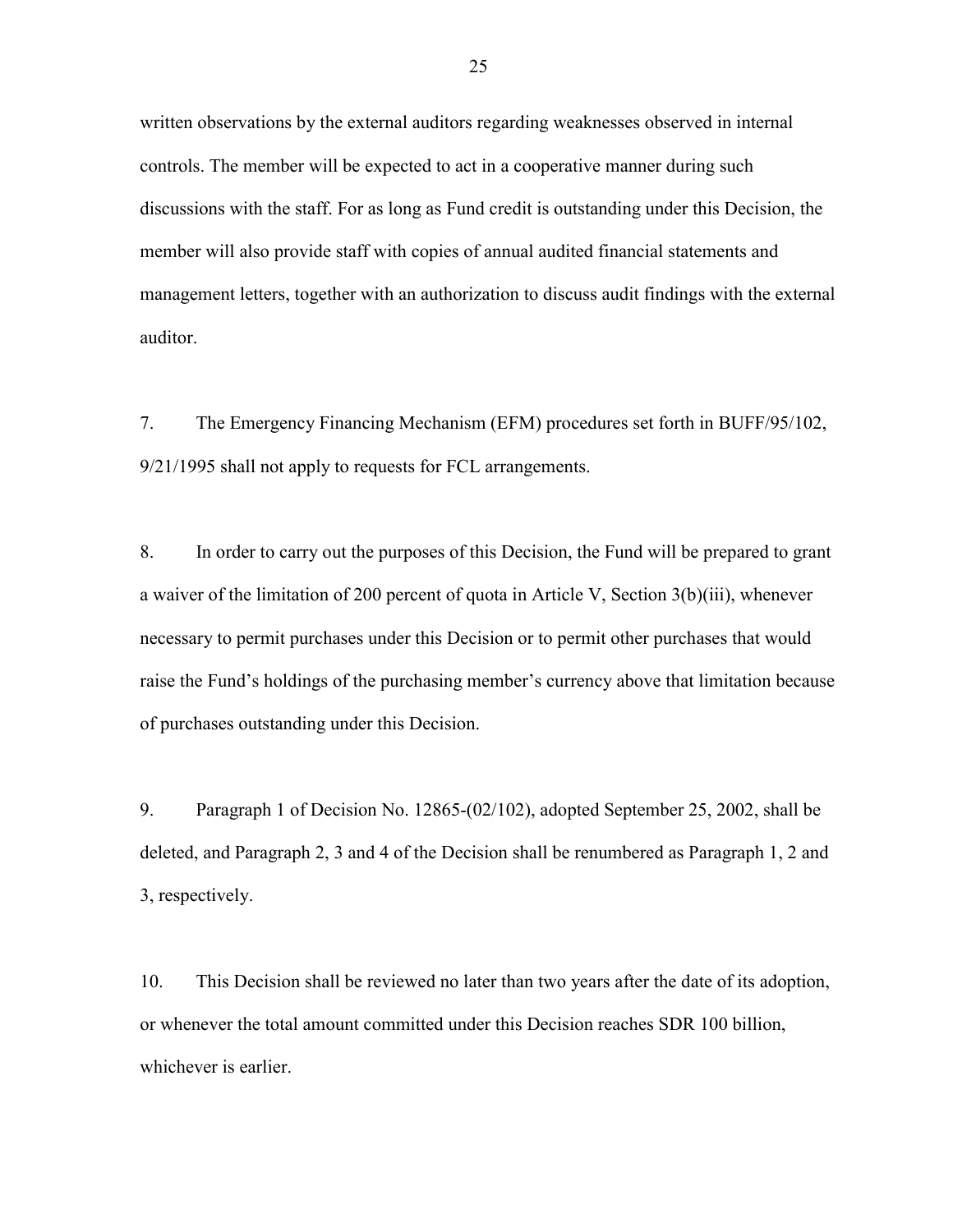# **VI. SURCHARGES ON PURCHASES IN THE CREDIT TRANCHES AND UNDER THE EXTENDED FUND FACILITY**

Decision No. 12346-(00/117), adopted November 28, 2000 shall be amended to read as follows:

"1. Effective May August 1, 2009, the rate of charge under Article V, Section 8(b) on the Fund's combined holdings of a member's currency in excess of 300 percent of the member's quota in the Fund resulting from purchases in the credit tranches and under the Extended Fund Facility shall be 200 basis points per annum above the rate of charge referred to in Rule I-6(4) as adjusted for purposes of burden sharing; provided that the rate of charge in any case where such holdings in excess of 300 percent of quota are outstanding for more than three years after May August 1, 2009 shall include an additional 100 basis points per annum above the rate of charge referred to in Rule I-6(4) as adjusted for purposes of burden sharing.

2. (a) Notwithstanding paragraph 1 of this Decision, and except as otherwise specified in paragraph 3 of this Decision, a member with credit outstanding in the credit tranches or under the Extended Fund Facility on, or with an effective arrangement approved before, May August 1, 2009 shall have the option to elect whether the rate of charge on such existing holdings of the member's currency, and on holdings of the member's currency arising from future purchases under such an existing arrangement, shall be computed:

(i) pursuant to paragraph 1 of this Decision or;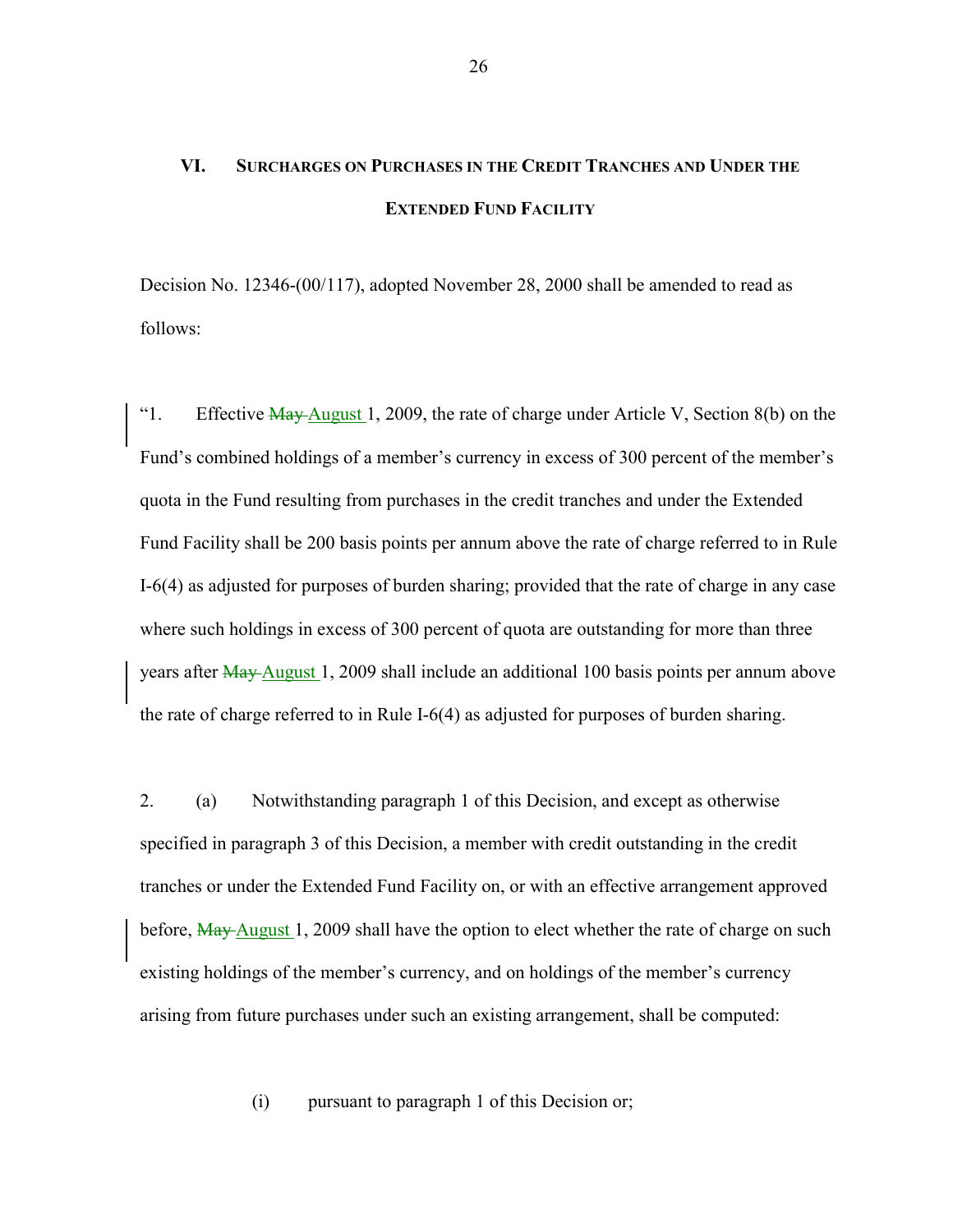(ii) pursuant to the framework for surcharges on purchases in the credit tranches and under the Extended Fund Facility that was in effect from November 28, 2000 until the date of this Decision (as set out in the Annex to this Decision).

(b) A member with an election option under paragraph 2(a) of this Decision shall notify the Fund by  $\overrightarrow{\text{April 30 July 29}}$ , 2009 whether it elects to have the rate of charge computed pursuant to paragraph  $2(a)(i)$  or paragraph  $2(a)(ii)$  of this Decision. A member failing to provide such notification by  $\frac{\text{April }30 \text{ July }29}{\text{July }29}$ , 2009 shall have the rate of charge computed pursuant to paragraph  $2(a)(i)$  of this Decision.

3. When the Fund approves a new arrangement on or after  $\frac{\text{May} - \text{August}}{1}$ , 2009 for a member that has elected to have the rate of charge computed pursuant to paragraph  $2(a)(ii)$  of this Decision, such election shall cease to apply as of the date of the approval of such an arrangement and the rate of charge under this Decision on all holdings of the member's currency in the credit tranches or under the Extended Fund Facility shall be computed pursuant to paragraph 1 of this Decision; provided that the additional 100 basis points charge referred to in the proviso of paragraph 1 shall apply only in cases where the combined holdings of a member's currency remain in excess of 300 percent of the member's quota for more than three years after the date of approval of the new arrangement.

4. This Decision shall be reviewed in accordance with Decision No. 13814-(06/98), adopted November 15, 2006 on implementing streamlining of policy reviews.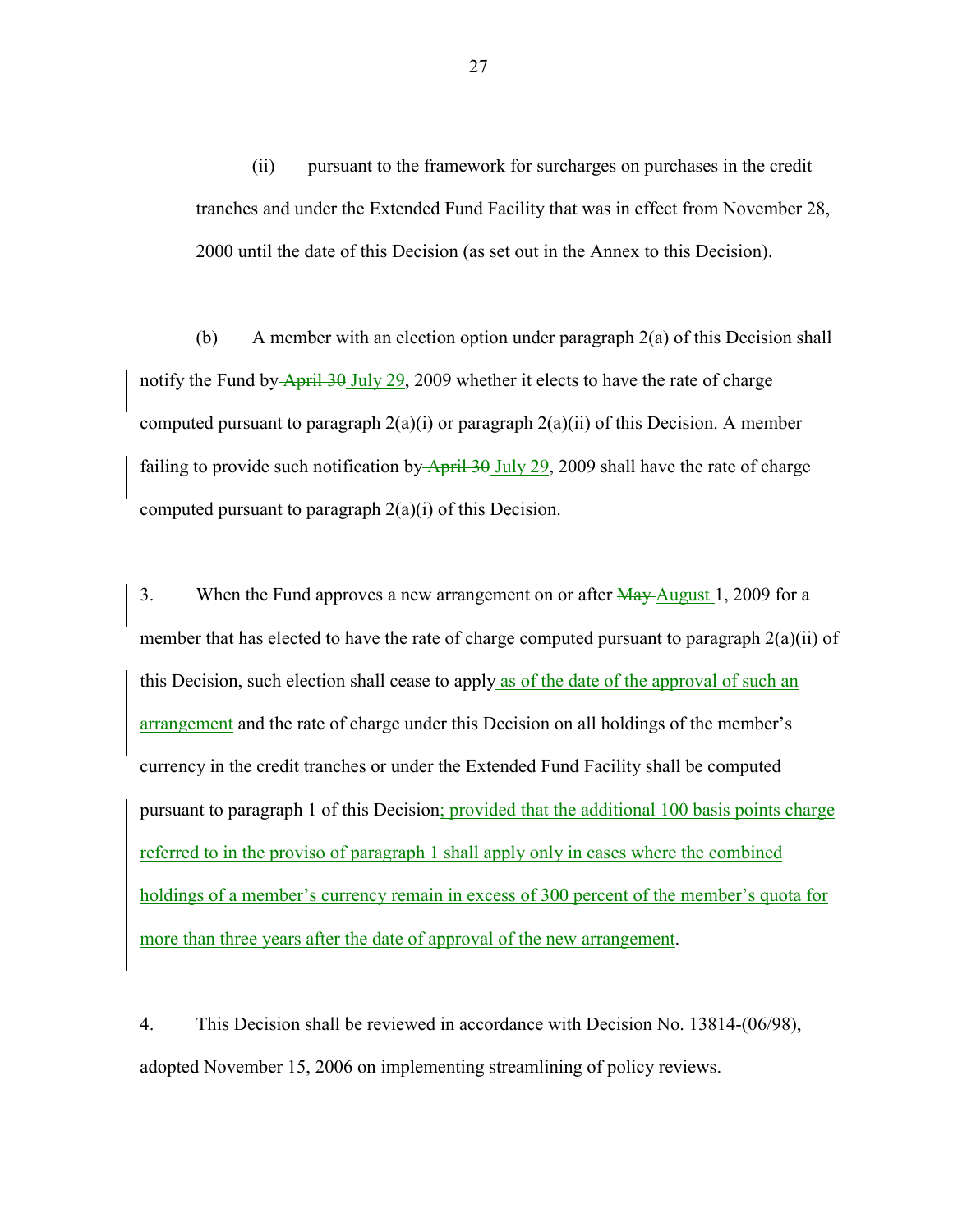### **VIII. REPEAL OF TIME-BASED REPURCHASE EXPECTATIONS**

1. The decision on repurchases, Decision No. 5703-(78/39), adopted March 22, 1978, as amended, shall be amended as follows:

(a) Paragraphs 1(b), 1(c), and 8 on time-based repurchase expectations shall be deleted; and

(b) The numbering "(a)" in paragraph 1 shall be deleted.

2. In the decision on the Extended Fund Facility, Decision No. 4377-(74/114), adopted September 13, 1974, as amended, Paragraphs 10(a), 10(b), and 11 on repurchase expectations shall be deleted.

3. The decision on the publication of information on missed repurchase obligations, Decision No. 12547-(01/84) SRF/CCL, adopted August 22, 2001, shall be repealed.

4. In the Poverty Reduction and Growth Facility and Exogenous Shocks Facility Trust Instrument annexed to Decision No. 8759-(87/176) ESAF, as amended, the reference to ", or is failing to meet a repurchase expectation pursuant to paragraph 1(b) of Decision No 5703- (78/39) or paragraph 10(a) of Decision No. 4377-(74/114)" in Section II, paragraph  $1(d)(3)$ shall be deleted.